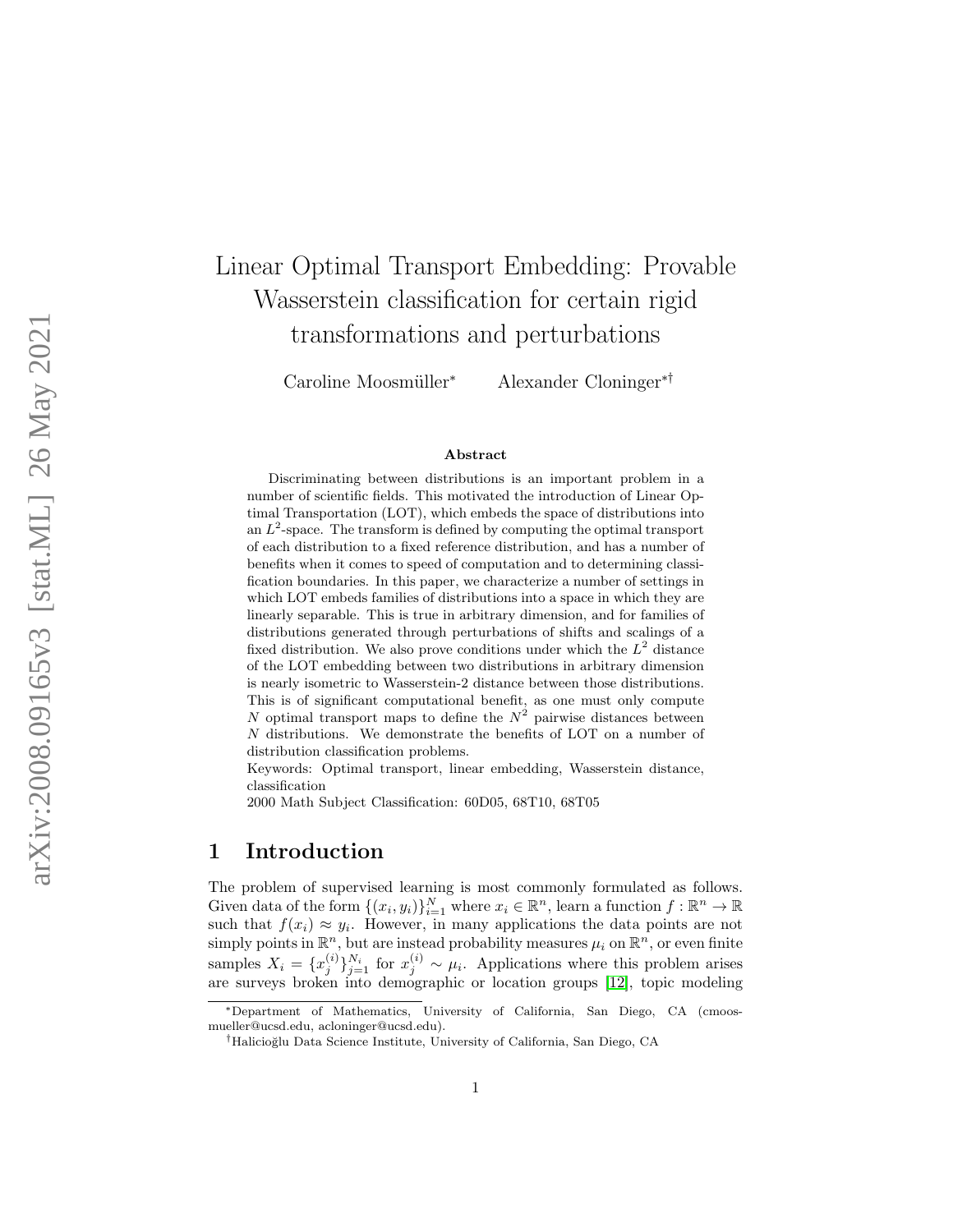from a bag of words model [\[33\]](#page-27-0), and flow cytometry and other measurements of cell or gene populations per person [\[7,](#page-25-1) [11,](#page-25-2) [34\]](#page-27-1).

The most natural way to solve the supervised learning problem on data  $\{(\mu_i, y_i)\}_{i=1}^N$  is to embed  $\mu_i$  into a (possibility infinite dimensional) Euclidean space and then apply traditional machine learning techniques on this embedding. Simple versions of this embedding would be through moments  $\mu_i \mapsto \mathbb{E}_{X \sim \mu_i}[X]$ [\[25\]](#page-26-0), or through a mean embedding  $\mu_i \mapsto \mathbb{E}_{X \sim \mu_i} K(\cdot, X)$  for some kernel K [\[23\]](#page-26-1). However, these embeddings either throw away pertinent information about  $\mu_i$ (e.g., higher order moments), or induce a complex nonlinear geometric relationship between distributions (e.g.,  $\|\mathbb{E}_{X\sim \mu(x)}K(\cdot, X) - \mathbb{E}_{X\sim \mu(x-\tau)}K(\cdot, X)\| \approx$  $\Vert \mathbb{E}_{X\sim \mu(x)}K(\cdot, X)-\mathbb{E}_{X\sim \mu(x-2\tau)}K(\cdot, X)\Vert$  for  $\tau$  significantly larger than the bandwidth of the kernel). These issues motivate the need for a transformation that is both injective and induces a simple geometric structure in the embedding space, so that one can learn an easy classifier.

The natural distance between distributions is Wasserstein-2 distance [\[31\]](#page-27-2), where the distance between distributions  $\mu$  and  $\nu$  is

<span id="page-1-0"></span>
$$
W_2(\mu, \nu)^2 = \min_{T \in \Pi_{\mu}^{\nu}} \int \|T(x) - x\|^2 d\mu(x), \tag{1}
$$

where  $\Pi^{\nu}_{\mu}$  is the collection of all measure preserving maps from  $\mu$  to  $\nu$ . The arg min of [\(1\)](#page-1-0) is referred to as the "optimal transport map" and we denote it by  $T^{\nu}_{\mu}$  (see Section [2](#page-3-0) for a full description). Wasserstein distance is a more natural distance between distributions as it is a metric on distributions (unlike distances between a finite number of moments as above) and the distance does not saturate as the distributions move further apart (unlike mean embeddings as described above). Optimal transport has been of significant importance in machine learning, including as a cost for generative models [\[4\]](#page-25-3), natural distances between images [\[28\]](#page-27-3), pattern discovery for data cubes of neuronal data [\[22\]](#page-26-2), and general semi-supervised learning [\[30\]](#page-27-4). There are two main drawbacks to optimal transport in machine learning. The first is that the computation of each transport map is slow, though this has motivated a number of approximations for computational speed up [\[13,](#page-25-4) [29,](#page-27-5) [18\]](#page-26-3). The second drawback is that it is difficult to incorporate supervised learning into optimal transport, as the distance is defined for a pre-defined cost function and eq. [\(1\)](#page-1-0), as stated, does not generate a feature embedding of  $\mu$  and  $\nu$  that can be fed into traditional machine learning techniques.

This motivated the introduction of Linear Optimal Transportation (LOT) [\[32\]](#page-27-6), also called Monge embedding in [\[21\]](#page-26-4). LOT is a set of transformations based on optimal transport maps, which map a distributions  $\mu$  to the optimal transport map that takes a fixed reference distribution  $\sigma$  to  $\mu$ .

<span id="page-1-1"></span>
$$
\mu \mapsto T^{\mu}_{\sigma}.
$$
 (2)

The power of this transform lies in the fact that the nonlinear space of distributions is mapped into the linear space of  $L^2$  functions. In addition, eq. [\(2\)](#page-1-1) is an embedding with convex image.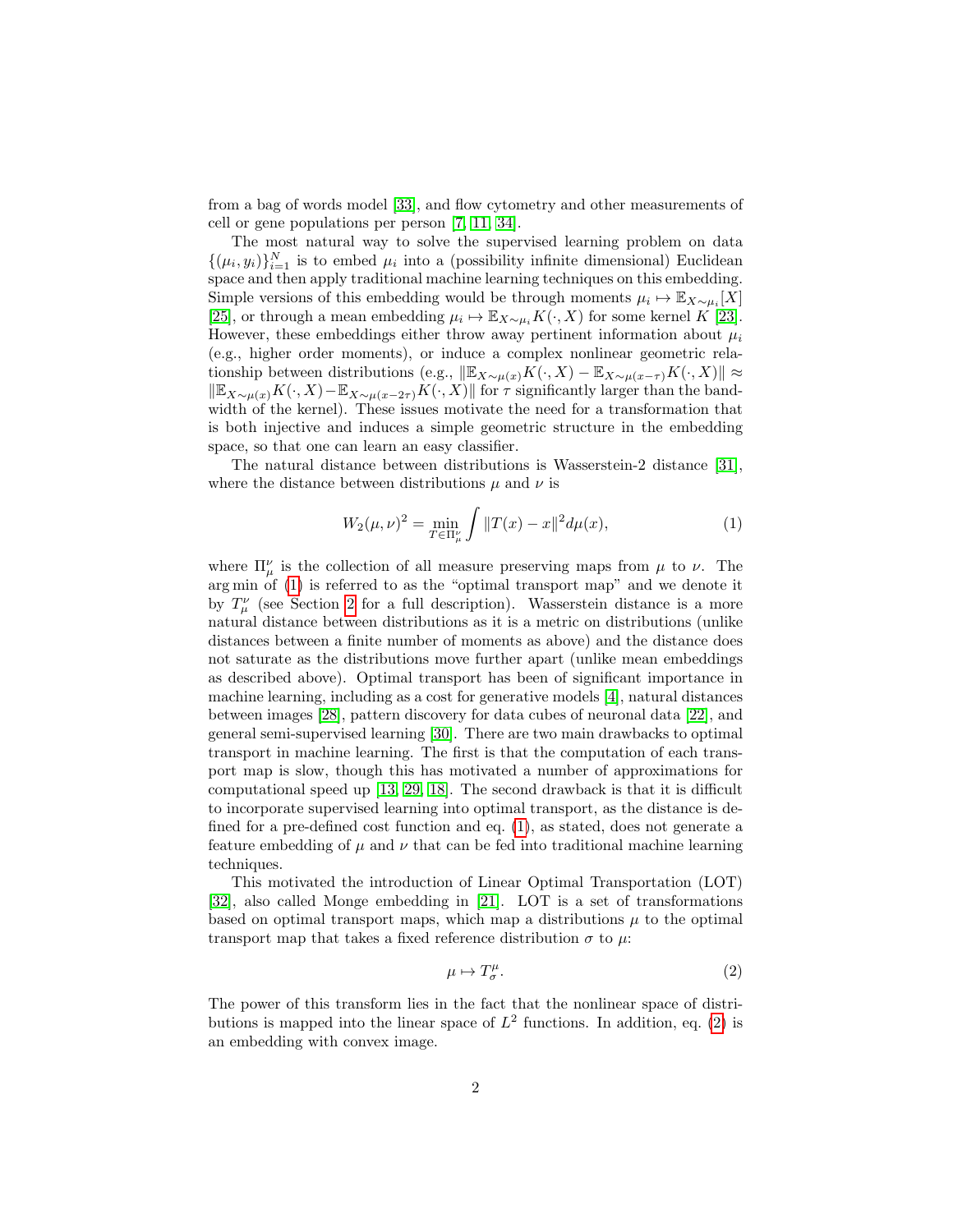In 1D, the optimal transport map is simply the generalized cdf of the distribution (if  $\sigma = \text{Unif}([0,1])$  this is exactly the traditional cdf). In [\[26\]](#page-26-5), the authors define the LOT as the Cumulative Distribution Transform (CDT), and the main theory and applications presented in [\[26\]](#page-26-5) concern linear separability of data consisting of 1-dimensional densities.

However, LOT is more complicated on  $\mathbb{R}^n$  for  $n > 1$ . For  $n = 1$ , the cdf is the only measure preserving map from  $\mu_i$  to  $\sigma$ , and it can be computed explicitly. This is not the case for  $n > 1$ : There are a large number of measure preserving maps, with the optimal transport map being the map that requires minimal work, see [\(1\)](#page-1-0). Similarly, there are a much larger family of potential simple continuous perturbations that can be done to  $\mu_i$  when  $n > 1$  (e.g., sheerings, rotations) than exist for  $n = 1$ .

In [\[16\]](#page-26-6), the CDT is combined with the Radon transform to apply results from [\[26\]](#page-26-5) in general dimensions  $n > 1$ . While this construction can be considered a variant of LOT, a linear separability result for LOT in  $n > 1$  is still missing. A proof of linear separability in LOT space for  $n > 1$  is one of the main contributions of this paper (see Section [1.1\)](#page-2-0).

The LOT embedding eq. [\(2\)](#page-1-1) comes with yet another advantage. One can define a distance between two distributions  $\mu_i$  and  $\mu_j$  as the  $L^2$ -norm of their images under LOT:

$$
W_2^{\text{LOT}}(\mu_i, \mu_j)^2 := \|T^{\mu_i}_{\sigma} - T^{\mu_j}_{\sigma}\|_{\sigma}^2 = \int \|T^{\mu_i}_{\sigma}(x) - T^{\mu_j}_{\sigma}(x)\|^2 d\sigma(x).
$$

In this paper, we prove that  $W_2$  equals  $W_2^{\text{LOT}}$  if the family of distributions  $\mu_i$ In this paper, we prove that  $w_2$  equals  $w_2$  in the rainity of distributions  $\mu_i$  is generated by shifts and scalings of a fixed distribution  $\mu$ . We further show that  $W_2$  is well approximated by  $W_2^{\text{LOT}}$  for perturbations of shift and scalings (see Section [1.1\)](#page-2-0).

We wish to highlight the computational importance of establishing approximate equivalence between LOT distance and Wasserstein-2 distance. Given N distributions, computing the exact Wasserstein-2 distance between all distributions naively requires computing  $\binom{N}{2}$  expensive OT optimization problems. However, if the distributions come from a family of distributions generated by perturbations of shifts and scalings, one can instead compute N expensive OT optimization problems mapping each distribution to  $\sigma$  and compute  $\binom{N}{2}$  cheap Euclidean distances between the transport maps, and this provably well approximates the ground truth distance matrix.

#### <span id="page-2-0"></span>1.1 Main contributions

The main contributions of this paper are as follows:

• We establish the following with regards to building simple classifiers:

**Theorem 1.1** (Informal Statement of Theorem [4.4\)](#page-8-0). If  $\mathcal{P} = {\mu_i : y_i = 1}$ are  $\varepsilon$ -perturbations of shifts and scalings of  $\mu$ , and  $\mathcal{Q} = \{\nu_i : y_i = -1\}$ are  $\varepsilon$ -perturbations of shifts and scalings of  $\nu$ , and  $\not\!\mathcal{P}$  and  $\varrho$  have a small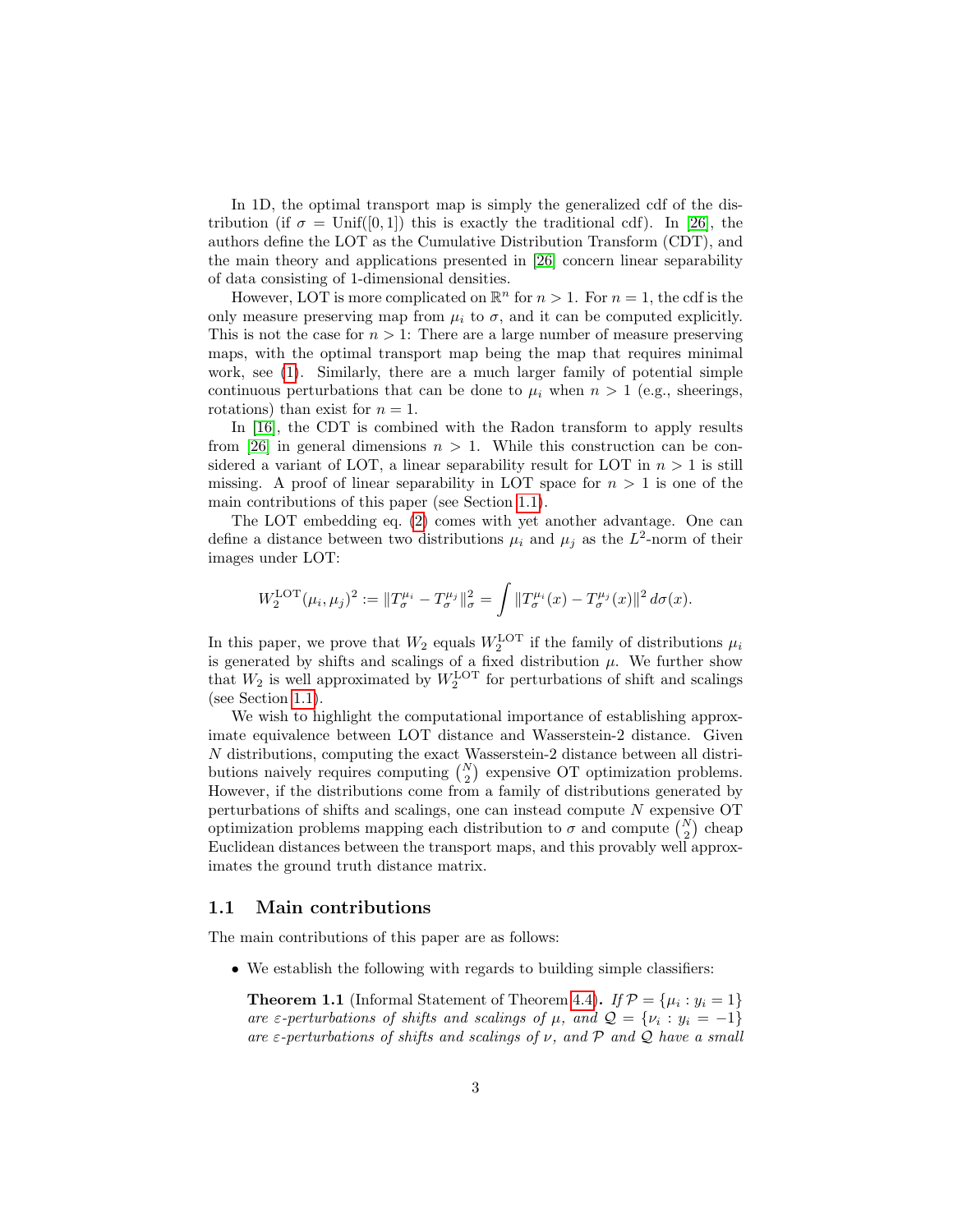minimal distance depending on  $\varepsilon$  (and satsify a few technical assumptions), then  $P$  and  $Q$  are linearly separable in the LOT embedding space.

• We establish the following with regards to LOT distance:

**Theorem 1.2** (Informal Statement of Theorem [4.1\)](#page-7-0). If  $\mu$  and  $\nu$  are  $\varepsilon$ perturbations by shifts and scalings of one another, then

$$
W_2(\mu,\nu) \le W_2^{\text{LOT}}(\mu,\nu) \le W_2(\mu,\nu) + C_{\sigma} \varepsilon + \overline{C_{\sigma}} \varepsilon^{1/2}.
$$

In particular, this implies that the LOT embedding is an isometry on the subset of measures related via shifts and scalings, i.e. when  $\varepsilon = 0$ .

• We demonstrate that in applications to MNIST images, the LOT embedding space is near perfectly linearly separable between classes of images.

### <span id="page-3-0"></span>2 Preliminaries: Optimal Mass Transport

Let  $\mathscr{P}(\mathbb{R}^n)$  be the set of probability measures on  $\mathbb{R}^n$ . By  $\mathscr{P}_2(\mathbb{R}^n)$  we denote those measures in  $\mathscr{P}(\mathbb{R}^n)$  with bounded second moment, i.e.  $\sigma \in \mathscr{P}(\mathbb{R}^n)$  that satisfy

$$
\int \|x\|_2^2 d\sigma(x) < \infty.
$$

For  $\sigma \in \mathscr{P}_2(\mathbb{R}^n)$  we also consider the space  $L^2(\mathbb{R}^n, \sigma)$  with norm

$$
||f||_{\sigma}^{2} = \int ||f(x)||_{2}^{2} d\sigma(x).
$$

In case of the  $L^2$ -norm with respect to the Lebesgue measure  $\lambda$ , we simply write  $||f||.$ 

For a map  $T: \mathbb{R}^n \to \mathbb{R}^n$  and a measure  $\sigma$  we define the *pushforward measure*  $T_{\sharp} \sigma$  by

<span id="page-3-1"></span>
$$
T_{\sharp}\sigma(A) = \sigma(T^{-1}(A)),
$$

where  $A \subset \mathbb{R}^n$  is measurable and  $T^{-1}(A)$  denotes the preimage of A under T.

If  $\sigma \in \mathscr{P}_2(\mathbb{R}^n)$  is absolutely continuous with respect to the Lebesgue measure λ, which we denote by σ ≪ λ, then there exists a density  $f_\sigma : \mathbb{R}^n \to \mathbb{R}$  such that

$$
\sigma(A) = \int_A f_\sigma(x) d\lambda(x), \quad A \subseteq \mathbb{R}^n \text{ measurable.}
$$
 (3)

In terms of densities, the pushforward relation  $\nu(A) = \sigma(T^{-1}(A))$  is given by

$$
\int_{T^{-1}(A)} f_{\sigma}(x) d\lambda(x) = \int_A f_{\nu}(y) d\lambda(y), \quad A \subseteq \mathbb{R}^n \text{ measurable.}
$$
 (4)

In case the map  $T$  is invertible and differentiable, we can rewrite [\(4\)](#page-3-1) as

<span id="page-3-2"></span>
$$
f_{\nu}(y) = f_{\sigma}\left(T^{-1}(y)\right) |\det D_y T^{-1}|.
$$
 (5)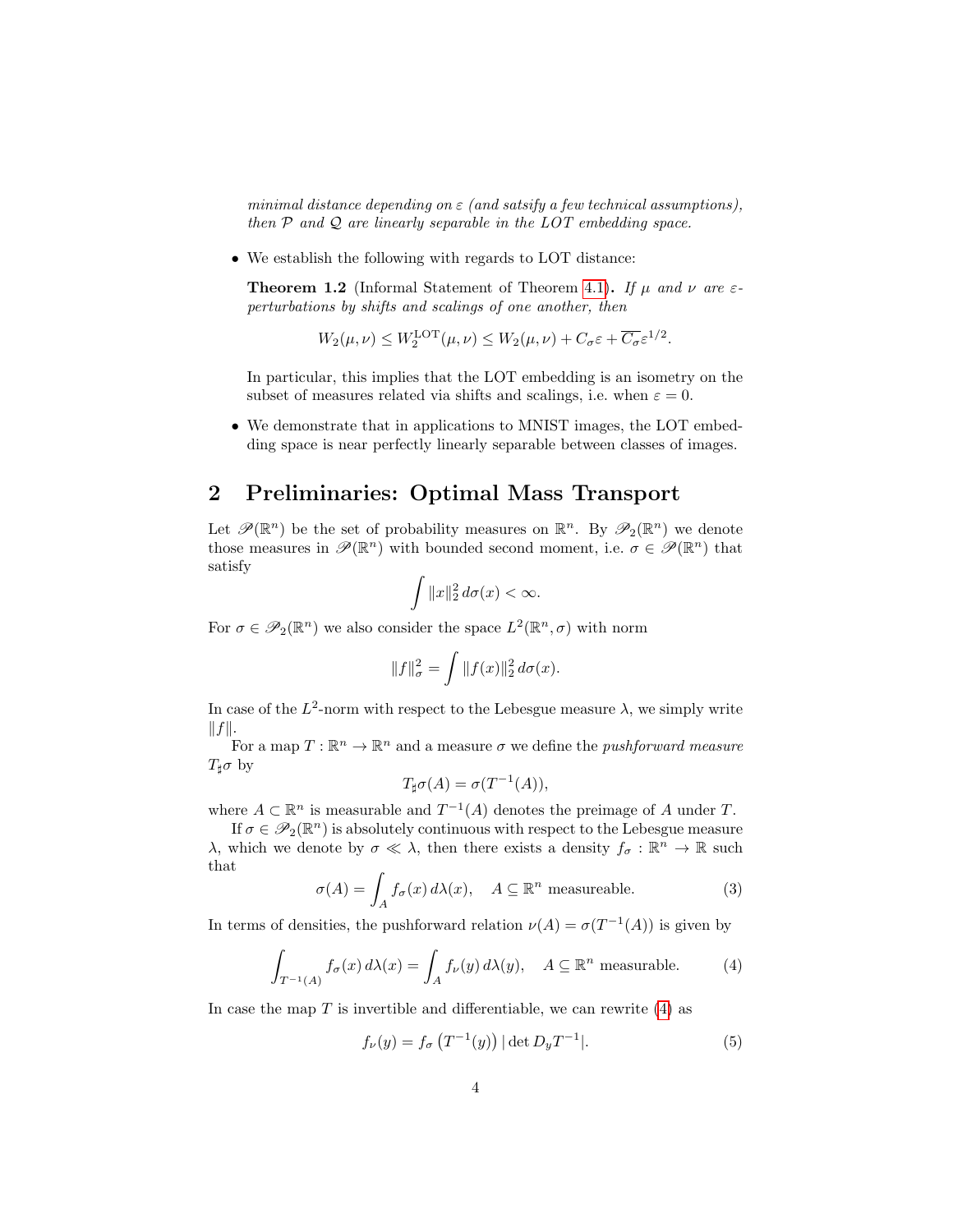Given two measures  $\sigma, \nu$ , there can exist many maps T that push  $\sigma$  to  $\nu$ . Therefore one seeks to impose yet another condition to make this map unique. In the theory of optimal transport [\[31\]](#page-27-2), uniqueness is obtained via solving an optimization problem. The map  $T$  is required to minimize a cost function of the form

$$
\int c(T(x),x) d\sigma(x), \tag{6}
$$

<span id="page-4-0"></span>under the constraint  $T_{\sharp}\sigma = \nu$ . In this paper we consider the cost  $c(x, y) =$  $||x-y||_2^2$ . Other cost functions are possible as well, most notably, *p*-norms can be studied instead of 2-norms [\[31\]](#page-27-2). If the optimization has a solution, then

$$
W_2(\sigma,\nu)^2 = \min_{T:T_\sharp\sigma=\nu} \int ||T(x)-x||_2^2 d\sigma(x)
$$

is the 2-Wasserstein distance between the measures  $\sigma$  and  $\nu$ . In this paper we will refer to  $W_2$  as the Wasserstein distance, as we only consider this case. The map  $T$  that minimizes  $(6)$  is called *optimal transport map*.

We introduce the notation  $T^{\nu}_{\sigma}$  to denote the optimal transport map from  $\sigma$ to  $\nu$ . With this notation we have the identity

$$
W_2(\sigma,\nu)=\|T^\nu_\sigma-\text{Id}\,\|_\sigma.
$$

We now cite a result concerning existence and uniqueness of the optimal transport map which is used throughout this paper.

<span id="page-4-2"></span>**Theorem 2.1** ([\[6\]](#page-25-5), formulation taken from [\[27\]](#page-27-7)). Let  $\sigma, \nu \in \mathscr{P}_2(\mathbb{R}^n)$  and consider the cost function  $c(x, y) = ||x - y||_2^2$ . If  $\sigma$  is absolutely continuous with respect to the Lebesgue measure, then there exists a unique map  $T \in L^2(\mathbb{R}^n, \sigma)$ pushing  $\sigma$  to  $\nu$ , which minimizes [\(6\)](#page-4-0). Furthermore, the map T is uniquely defined as the gradient of a convex function  $\varphi$ ,  $T(x) = \nabla \varphi(x)$ , where  $\varphi$  is the unique (up to an additive constant) convex function such that  $(\nabla \varphi)_{\sharp} \sigma = \nu$ .

There exist many generalizations of this result, for example to more general cost functions, or to Riemannian manifolds [\[6,](#page-25-5) [20,](#page-26-7) [31,](#page-27-2) [3\]](#page-25-6).

# <span id="page-4-3"></span>3 Linear Optimal Transportation and its properties

In this section we introduce the Linear Optimal Transportation (LOT) as defined in [\[32\]](#page-27-6) (also called Monge embedding in [\[21\]](#page-26-4)) and present its basic properties.

LOT is an embedding of  $\mathscr{P}_2(\mathbb{R}^n)$  into the linear space  $L^2(\mathbb{R}^n, \sigma)$  based on a fixed measure  $\sigma$ . It is defined as

<span id="page-4-1"></span>
$$
\nu \mapsto T^{\nu}_{\sigma}.\tag{7}
$$

The power of this embedding lies in the fact that the target space is linear. This allows to apply linear methods to inherently nonlinear problems in  $\mathscr{P}_2(\mathbb{R}^n)$  (see, for example, the application to classification problems in Section [5,](#page-10-0) and [\[26,](#page-26-5) [21\]](#page-26-4)).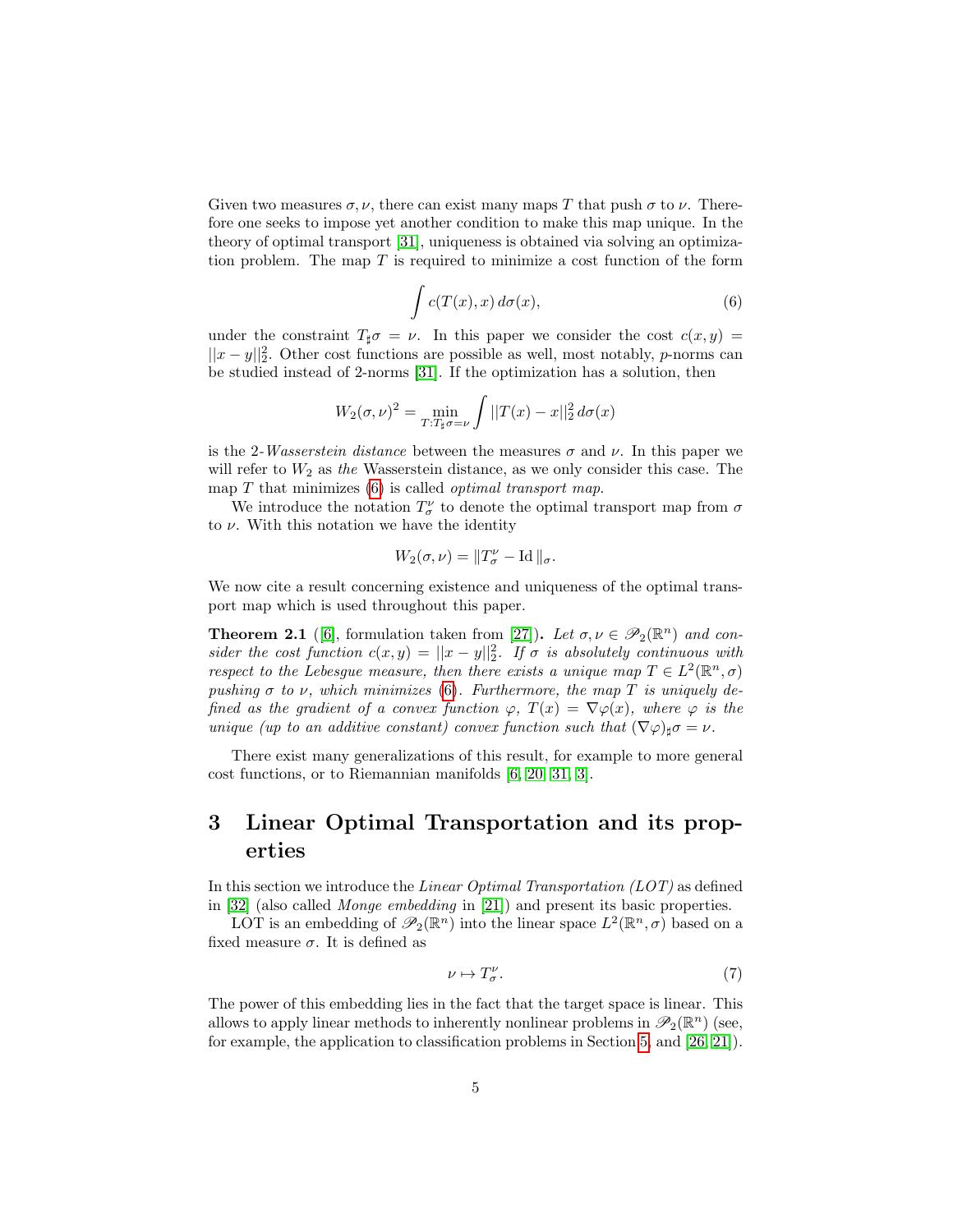The map [\(7\)](#page-4-1) can be thought of as a linearization of the Riemannian manifold  $\mathscr{P}_2(\mathbb{R}^n)$  endowed with the Wasserstein distance. The tangent space of  $\mathscr{P}_2(\mathbb{R}^n)$ at  $\sigma$  lies in  $L^2(\mathbb{R}^n, \sigma)$ , hence [\(7\)](#page-4-1) is an inverse to the exponential map [\[31,](#page-27-2) [14,](#page-26-8) [32\]](#page-27-6).

The map eq. [\(7\)](#page-4-1) has been studied by others authors as well, mainly with respect to its regularity.  $[14]$  shows 1/2-Hölder regularity of a time-dependent version of eq. [\(7\)](#page-4-1) under regularity assumptions on the measures  $\sigma, \nu$  (we discuss this result in Appendix  $6.1$ . [\[21\]](#page-26-4) prove a weaker Hölder bound, but without any regularity assumptions on the measures. It is also shown in both [\[14\]](#page-26-8) and [\[21\]](#page-26-4) that in general, the regularity of  $(7)$  is not better than  $1/2$ .

Bounds for a variant of [\(7\)](#page-4-1) in which the source measure, rather than the target measure is varied, can be found in [\[5\]](#page-25-7).

We now define LOT and summarize its basic properties.

**Definition 3.1** (Linear Optimal Transportation [\[32\]](#page-27-6)). Fix a measure  $\sigma \in$  $\mathscr{P}_2(\mathbb{R}^n)$ ,  $\sigma \ll \lambda$ . We define the Linear Optimal Transportation (LOT),  $F_{\sigma}$ , which assigns a function in  $L^2(\mathbb{R}^n, \sigma)$  to a measure in  $\mathscr{P}_2(\mathbb{R}^n)$ :

$$
F_{\sigma}(\nu) = T_{\sigma}^{\nu}, \quad \nu \in \mathscr{P}_2(\mathbb{R}^n).
$$

We now show that LOT is an embedding with convex image:

<span id="page-5-1"></span>**Lemma 3.2.** For fixed  $\sigma \in \mathscr{P}_2(\mathbb{R}^n)$ ,  $\sigma \ll \lambda$ , we have the following

- 1.  $F_{\sigma}$  embeds  $\mathscr{P}_2(\mathbb{R}^n)$  into  $L^2(\mathbb{R}^n, \sigma)$ ;
- 2. the image  $F_{\sigma}(\mathscr{P}_2(\mathbb{R}^n))$  is convex in  $L^2(\mathbb{R}^n, \sigma)$ .

Proof. The proof is an application of Theorem [2.1.](#page-4-2) The first part is also shown in [\[21\]](#page-26-4). For the convenience of the reader, we summarize the proof in Section [6.3.](#page-20-0)  $\Box$ 

We introduce a compatibility condition between LOT and the pushforward operator, which is one of the key ingredients for the results in Section [4.](#page-6-0)

<span id="page-5-0"></span>Fix two measures  $\sigma, \mu \in \mathscr{P}_2(\mathbb{R}^n), \sigma \ll \lambda$ .  $F_{\sigma}$  is called *compatible* with  $\mu$ pushforwards of a set of functions  $\mathcal{H} \subseteq L^2(\mathbb{R}^n, \mu)$  if for every  $h \in \mathcal{H}$  we have

$$
F_{\sigma}(h_{\sharp}\mu) = h \circ F_{\sigma}(\mu). \tag{8}
$$

This condition has also been introduced by [\[1\]](#page-25-8) on the level of densities.

**Remark 3.3.** For  $\sigma = \mu$ , the compatibility condition reads as  $T_{\sigma}^{h_{\sharp}\sigma} = h$ . This means that a function h is required to be the optimal transport from  $\sigma$  to  $h_{\sharp}\sigma$ . This is a rather strong condition, and not satisfied for a general function h.

The compatibility condition can also be understood in terms of operators. The pushforward operator  $h \mapsto h_{\sharp}\sigma$ , which in Riemannian geometry is an exponential map, is left-inverse to  $F_{\sigma}$ . The compatibility condition requires that it is also right-inverse.

We mention below that the compatibility condition is satisfied for shifts and scalings, a fact also shown in [\[1\]](#page-25-8) on the level of densities. [\[1\]](#page-25-8) also prove that shifts and scalings are the only transformation that satisfy [\(8\)](#page-5-0).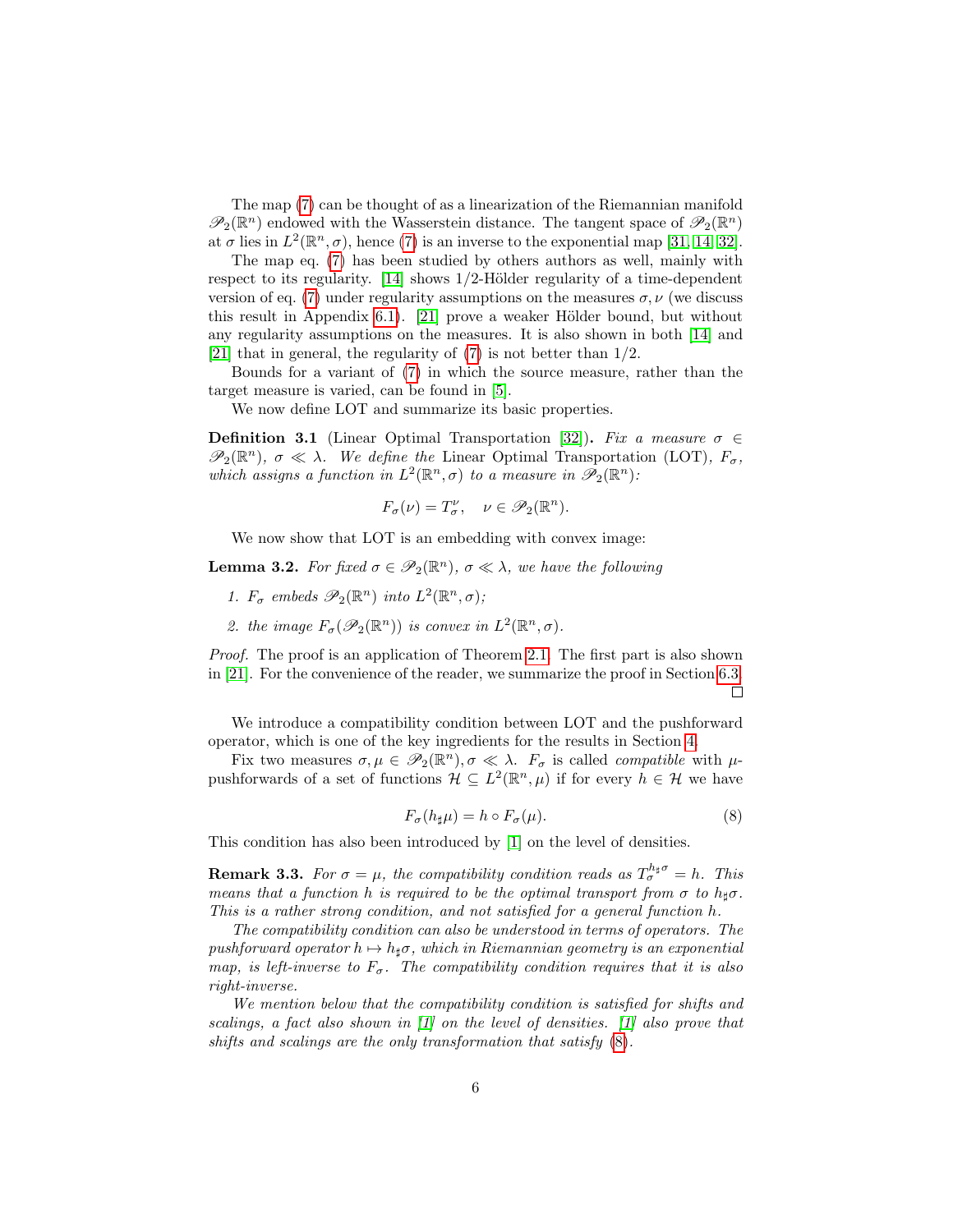For  $a \in \mathbb{R}^n$  denote by  $S_a(x) = a + x$  the shift by a. Similarly, for  $c > 0$  denote by  $R_c(x) = cx$  the scaling by c. We denote by  $\mathcal{E} := \{S_a : a \in \mathbb{R}^n\} \cup \{R_c : c > 0\}$ the set of all shifts and scalings.

<span id="page-6-1"></span>**Lemma 3.4** (Compatibility on R and with shifts and scalings). Let  $\sigma, \mu \in$  $\mathscr{P}_2(\mathbb{R}^n)$ ,  $\sigma \ll \lambda$ .

- 1. If  $n = 1$ , i.e. on  $\mathbb{R}$ ,  $F_{\sigma}$  is compatible with  $\mu$ -pushforwards of monotonically increasing functions.
- 2. For general  $n \geq 1$ ,  $F_{\sigma}$  is compatible with  $\mu$ -pushforwards of shifts and scalings, i.e. functions in  $\mathcal{E}.$

*Proof.* The proof is an application of Theorem [2.1](#page-4-2) and can be found in [\[1\]](#page-25-8) (the first part can also be found in [\[26\]](#page-26-5)); for the convenience of the reader, we show details in Section [6.3.](#page-20-0)  $\Box$ 

# <span id="page-6-0"></span>4 Geometry of LOT embedding space

In this section, we characterize the geometry of the LOT embedding space under families of compatible transformations in  $\mathcal E$  (i.e., shifts and scalings), as well as for approximately compatible transformations in  $\mathcal{G}_{\lambda,R,\varepsilon}$  (eq. [\(11\)](#page-7-1)), where  $\lambda$ denotes the Lebesgue measure.

Recall from Corollary [4.2](#page-8-1) that for a measure  $\mu$  and a set of functions  $\mathcal{H}$  we denote by  $\mathcal{H} \star \mu$  the set of all pushforwards of  $\mu$  under  $\mathcal{H}$ , i.e.

$$
\mathcal{H} \star \mu = \{ h_{\sharp} \mu : h \in \mathcal{H} \}.
$$

In this section, we are mainly interested in conditions under which two families of distributions defined by pushforwards of  $\mathcal{G} \subset \mathcal{G}_{\lambda,R,\varepsilon}$ ,  $\mathcal{G} \star \mu$  and  $\mathcal{G} \star \nu$ , are linearly separable in the LOT embedding space.

Before stating the main results of this section, we briefly describe linear separability and its importance in machine learning. Linear separability of two disjoint sets in a Hilbert space implies the existence of a hyperplane  $w(x) = b$ such that

$$
\langle w, \mu_i \rangle < b, \qquad \forall \mu_i \in \mathcal{H} \star \mu
$$
\n
$$
\langle w, \nu_i \rangle > b, \qquad \forall \nu_i \in \mathcal{H} \star \nu.
$$

The existence of such a hyperplane can be established through the Hahn-Banach separation theorem. The theorem simply assumes that the two sets  $(H\star\mu, H\star\nu)$ are convex, and that one is closed and the other is compact [\[24\]](#page-26-9).

Linear separability is a strong and important condition for many machine learning applications and supervised learning generally. This is because learning a linear classifier is very straightforward, and does not require many training points to accurately estimate  $w(x)$ . This implies that once the distributions are mapped to the LOT embedding space, it is possible to learn a classifier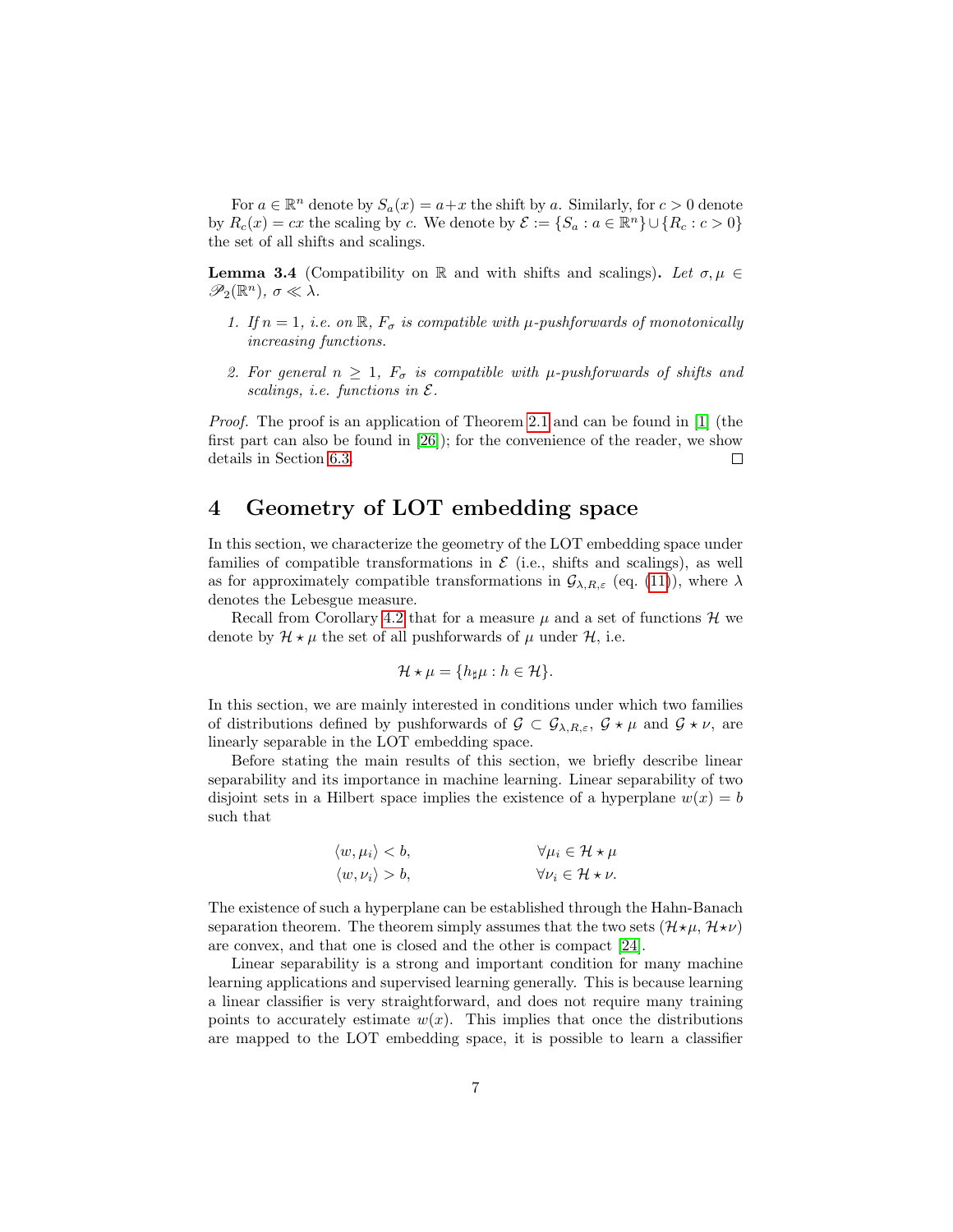that perfectly separates the two families with only a small amount of labeled examples.

We note that the result on  $\mathcal{G}_{\lambda,\varepsilon,R}$  (Theorem [4.4\)](#page-8-0) is the main result of this section, but we list several other results for completeness. We also note that, for ease of understanding, we frame all theorems in this section for subsets of shifts/scalings or perturbations of such. However, Theorems [4.6](#page-9-0) and [4.4](#page-8-0) actually have versions in Appendix [6.2](#page-18-0) (Theorems [6.12](#page-18-1) and [6.15,](#page-19-0) respectively) for the family of all approximately compatible transformations. Furthermore, in the case of  $\mathcal{G}_{\lambda,\varepsilon,R}$  (Theorem [4.4\)](#page-8-0), through Corollary [6.7,](#page-17-0) we can give an explicit characterization of the minimal distance  $\delta$  required between the two families of distributions,  $\mathcal{G} \star \mu$  and  $\mathcal{G} \star \nu$ , to guarantee linear separability.

#### 4.1 Approximation of the Wasserstein distance

From Lemma [3.2](#page-5-1) we know that LOT embeds  $\mathscr{P}_2(\mathbb{R}^n)$  into  $L^2(\mathbb{R}^n, \sigma)$ . In general, this embedding is not an isometry.

In this section we derive the error that occurs when approximating the Wasserstein distance by the  $L^2$  distance obtained in the LOT embedding. We are thus interested in the accuracy of the following approximation:

<span id="page-7-2"></span>
$$
W_2(\mu,\nu) \approx \|F_{\sigma}(\mu) - F_{\sigma}(\nu)\|_{\sigma}.
$$
\n(9)

Note that if  $W_2(\mu, \nu)$  is approximated well by  $||F_{\sigma}(\mu) - F_{\sigma}(\nu)||_{\sigma}$ , LOT is very powerful, as the Wasserstein distance between k different measures can be computed from only k transports instead of  $\binom{k}{2}$ . Indeed, in this section we show that eq. [\(9\)](#page-7-2) is exact, i.e. the LOT embedding is an isometry, for two important cases: On  $\mathbb{R}$ , and on  $\mathbb{R}^n$  if both  $\mu$  and  $\nu$  are pushforwards of a fixed measure under shifts and scalings. We further show that it is almost exact for pushforwards of functions close to shifts and scalings.

It is important to note that in most applications, distributions are not exact shifts or scalings of one another. There always exist perturbations of distributions, whether it is rotation, stretching, or sheering. Thus, it is important to consider the behavior of LOT under such perturbations, and demonstrate that the LOT distance continues to be a quasi-isometry with respect to Wasserstein-2 distance and that the deformation constants depend smoothly on the size of the pertubation.

Let  $\mu \in \mathscr{P}_2(\mathbb{R}^n)$ ,  $R > 0$ , and  $\varepsilon > 0$ . Recall that we denote by  $\mathcal{E} = \{S_a : a \in \mathcal{E}_a\}$  $\mathbb{R}^n$  ∪ { $R_c: c > 0$ } the set of all shifts and scalings. We define the sets

<span id="page-7-3"></span>
$$
\mathcal{E}_{\mu,R} = \{ h \in \mathcal{E} : \|h\|_{\mu} \le R \} \tag{10}
$$

<span id="page-7-1"></span>and

$$
\mathcal{G}_{\mu,R,\varepsilon} = \{ g \in L^2(\mathbb{R}^n, \mu) : \exists h \in \mathcal{E}_{\mu,R} : \|g - h\|_{\mu} \le \varepsilon \}. \tag{11}
$$

This can be thought of as the  $\varepsilon$  tube around set of shifts and scalings, or as the set of almost compatible transformations.

<span id="page-7-0"></span>**Theorem 4.1.** Let  $\sigma, \mu \in \mathscr{P}_2(\mathbb{R}^n), \sigma, \mu \ll \lambda$ . Let  $R > 0, \varepsilon > 0$ .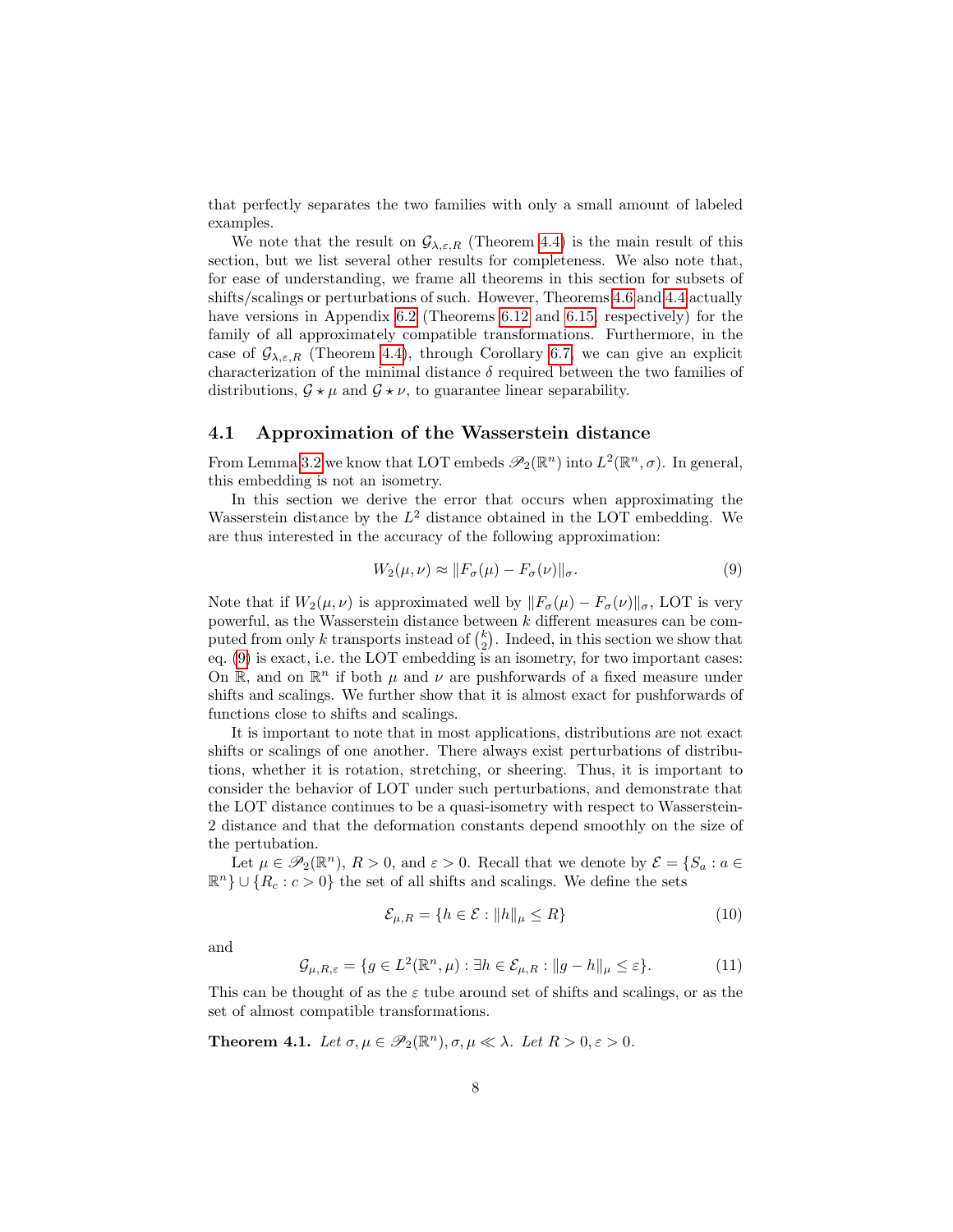1. For  $g_1, g_2 \in \mathcal{G}_{\mu,R,\varepsilon}$  and  $\sigma$  the Lebesgue measure on a convex, compact subset of  $\mathbb{R}^n$ , we have

$$
0 \leq \|F_{\sigma}(g_{1\sharp}\mu) - F_{\sigma}(g_{2\sharp}\mu)\|_{\sigma} - W_2(g_{1\sharp}\mu, g_{2\sharp}\mu) \leq C \varepsilon^{\frac{2}{15}} + 2\varepsilon.
$$

2. If  $\sigma$ ,  $\mu$  satisfy the assumptions of Caffarelli's regularity theorem (Theo-rem [6.1\)](#page-14-1), then for  $g_1, g_2 \in \mathcal{G}_{\mu, R, \varepsilon}$  we have

$$
0 \leq \|F_{\sigma}(g_{1\sharp}\mu) - F_{\sigma}(g_{2\sharp}\mu)\|_{\sigma} - W_2(g_{1\sharp}\mu, g_{2\sharp}\mu) \leq \overline{C} \,\varepsilon^{1/2} + C \,\varepsilon.
$$

The constants depend on  $\sigma, \mu$  and R.

Proof. The main ingredient for these results are Hölder bounds as derived in [\[21,](#page-26-4) [14\]](#page-26-8). We show a detailed proof in Section [6.4.](#page-21-0)  $\Box$ 

We mention that through the application of results derived from [\[14\]](#page-26-8) (Corollary [6.7\)](#page-17-0), the constants appearing in the second part of this theorem can be characterized explicitly, see Section [6.4.](#page-21-0)

The theorem states that for functions close to "ideal" functions (shifts and scalings), the LOT embedding is an almost isometry. Also note the trade-off between Hölder regularity and regularity assumptions on  $\sigma, \mu$ : Through [\[21\]](#page-26-4), we can achieve a 2/15 bound without strong regularity assumptions on  $\sigma, \mu$ ; the bound improves through [\[14\]](#page-26-8), when  $\sigma$ ,  $\mu$  are regular in the sense of Theorem [6.1.](#page-14-1)

Without perturbation, i.e. when  $\varepsilon = 0$ , Theorem [4.1](#page-7-0) implies

<span id="page-8-1"></span>**Corollary 4.2.** Let  $\sigma, \mu \in \mathscr{P}_2(\mathbb{R}^n)$ ,  $\sigma \ll \lambda$ . Then for  $h_1, h_2 \in \mathcal{E}$  we have

$$
W_2(h_{1\sharp}\mu, h_{2\sharp}\mu) = ||F_{\sigma}(h_{1\sharp}\mu) - F_{\sigma}(h_{2\sharp}\mu)||_{\sigma} = ||h_1 - h_2||_{\mu}.
$$

This means that  $F_{\sigma}$  restricted to  $\mathcal{E} \star \mu := \{h_{\sharp}\mu : h \in \mathcal{E}\}\$ is an isometry. We also have the following result, which as also been shown in [\[26\]](#page-26-5):

Corollary 4.3. On  $\mathbb{R}$ ,  $F_{\sigma}$  is an isometry.

*Proof.* We proof in Lemma [6.17](#page-22-0) that compatibility of  $F_{\sigma}$  with  $\mu$ -pushforwards implies eq. [\(20\)](#page-22-1). Thus the result follows from Lemma [3.4.](#page-6-1)  $\Box$ 

#### 4.2 Linear separability results

We establish the main result of this paper, which covers approximately compatible transforms in  $\mathcal{G}_{\lambda,\varepsilon,R}$ , the  $\varepsilon$  tube around the bounded shifts and scalings  $\mathcal{E}_{\lambda,R}$ . Theorem [4.4](#page-8-0) establishes the case for the tube around  $\mathcal{E}_{\lambda,R}$ , and Theorem [6.15](#page-19-0) establishes the condition for almost compatible transformations. In both cases to show linear separability in the LOT embedding space, one must now assume that the two families of distributions are not just disjoint, but actually have a nontrivial minimal distance.

<span id="page-8-0"></span>**Theorem 4.4.** Let  $\sigma, \mu, \nu \in \mathscr{P}_2(\mathbb{R}^n), \sigma, \mu, \nu \ll \lambda$ . Let  $R > 0, \varepsilon > 0$ . Consider  $\mathcal{G} \subset \mathcal{G}_{\lambda,R,\varepsilon}$  and let  $\mathcal{G}$  be convex. Let  $\mathcal{G} \star \mu$  and  $\mathcal{G} \star \nu$  be compact. If either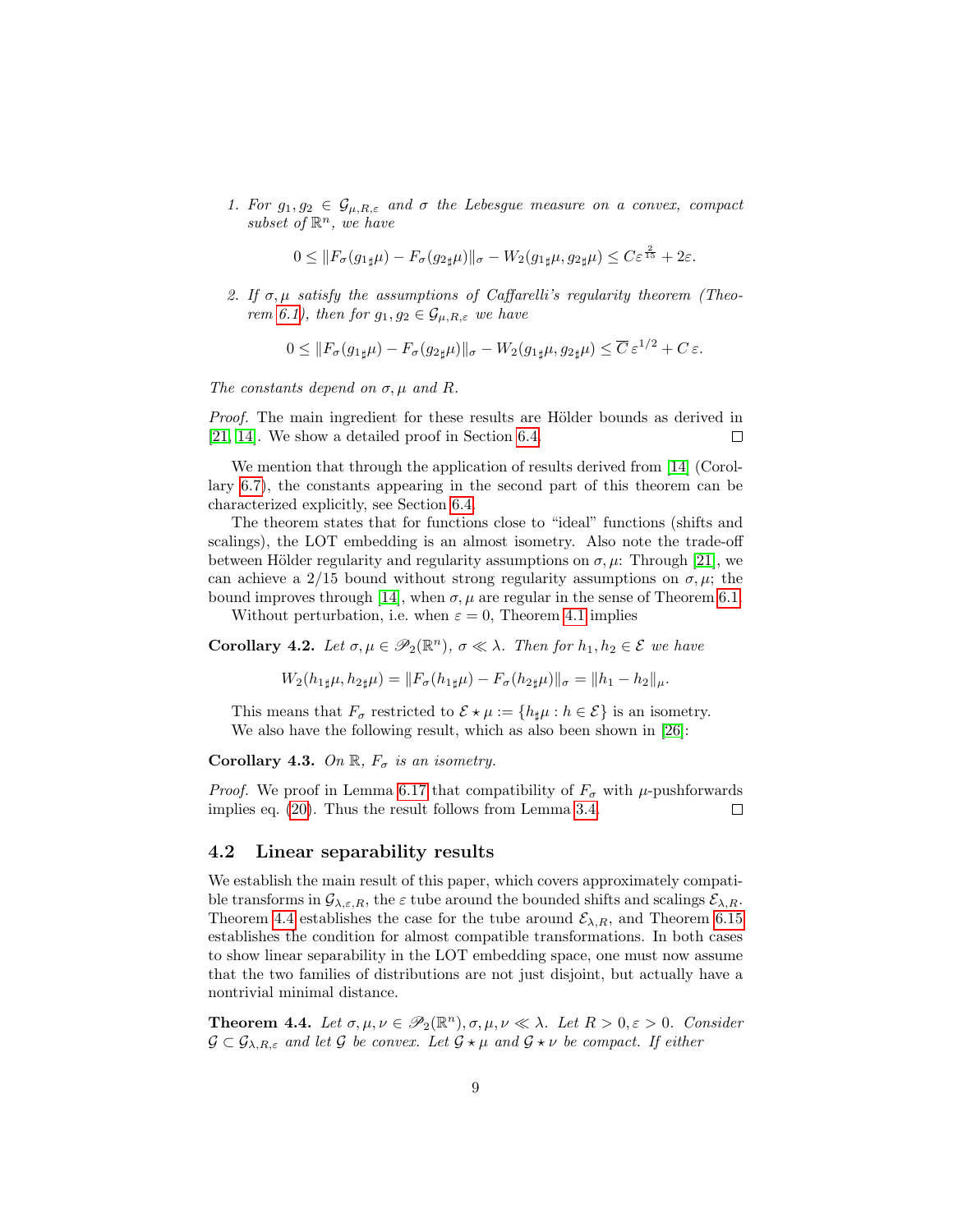- 1.  $\sigma$  is the Lebesgue measure on a convex, compact subset of  $\mathbb{R}^n$  or
- 2.  $\sigma, \mu, \nu$  satisfy the assumptions of Caffarelli's regularity theorem (Theorem [6.1\)](#page-14-1),

then there exists a  $\delta > 0$  such that whenever  $W_2(q_1 \star \mu, q_2 \star \nu) > \delta$  for all  $g_1, g_2 \in \mathcal{G}$ , we have that  $F_{\sigma}(\mathcal{G} \star \mu)$  and  $F_{\sigma}(\mathcal{G} \star \nu)$  are linearly separable. Moreover, δ is computable in both cases (see Remark [4.5\)](#page-9-1) and  $\delta \to 0$  as  $\varepsilon \to 0$ .

Proof. We show a detailed proof in Section [6.4.](#page-21-0)

 $\Box$ 

<span id="page-9-1"></span>**Remark 4.5.** We note here that for both cases of Theorem [4.4,](#page-8-0) the sufficient minimal distance  $\delta$  can be made explicit:

- 1. In this case, the Hölder bound by [\[21\]](#page-26-4) can be used, see [\(24\)](#page-22-2). With  $\psi(\mu) =$  $C\|f_\mu\|_{\infty}^{1/15} \varepsilon^{2/15} + \|f_\mu\|_{\infty}^{1/2} \varepsilon$ , the choice  $\delta = 6 \max{\{\psi(\mu), \psi(\nu)\}}$  is sufficient. The constant  $C$  is the constant as appearing in the derivations by [\[21\]](#page-26-4).
- 2. In this case, a Hölder bound following from  $\left[14\right]$  can be used, see Corollary [6.6.](#page-16-0) With

$$
\overline{\psi}(\mu) := \left(\sqrt{\frac{4R}{K_{\mu}^{\sigma}}} + 2\right) \|f_{\mu}\|_{\infty}^{1/2} \varepsilon
$$
  
+ 
$$
\left(4R \|f_{\mu}\|_{\infty}^{1/2} \frac{W_2(\sigma, \mu) + R + \| \operatorname{Id} \|_{\mu}}{K_{\mu}^{\sigma}}\right)^{1/2} \varepsilon^{1/2},
$$

the choice  $\delta = 6 \max{\{\overline{\psi}(\mu), \overline{\psi}(\nu)\}}$  is sufficient. The constant  $K^{\mu}_{\sigma}$  is defined in Definition [6.2.](#page-14-2)

Note that a minimal distance  $\delta > 0$  is needed since we consider perturbations of "ideal" functions (shifts and scalings). A version of  $\psi$  (respectively  $\psi$ ) also appears in characterizing the amount that LOT distance deviates from Wasserstein-2 distance (Theorem [4.1\)](#page-7-0). A parallel of  $\psi$  (respectively  $\overline{\psi}$ ) could be established for any approximately compatible transformations by proving a result similar to Lemma [6.5](#page-15-0) for some compatible transformation other than shifts and scalings.

The  $\varepsilon$  appears in both  $\psi$  and  $\overline{\psi}$  since functions in  $\mathcal G$  are  $\varepsilon$ -close to compatible functions, while the  $\varepsilon^{2/15}$  respectively  $\varepsilon^{1/2}$  come from the general Hölder bounds for  $LOT$  as proved in [\[21\]](#page-26-4) respectively [\[14\]](#page-26-8).

<span id="page-9-0"></span>As a corollary to Theorem [4.4](#page-8-0) with  $\varepsilon = 0$  and  $\delta = 0$ , we establish simple conditions under which LOT creates linearly separable sets for distributions in  $\mathscr{P}_2(\mathbb{R}^n)$ . This effectively creates a parallel of Theorem [4.7](#page-10-1) and Theorem 5.6 of [\[26\]](#page-26-5) for the higher dimensional cases of LOT, and under the particular compatibility conditions required for higher dimensions. Theorem [4.6](#page-9-0) states this for  $\mathcal E$  (shifts and scalings), and Theorem [6.12](#page-18-1) in the Appendix provides an equivalent form for subsets of arbitrary compatible transforms.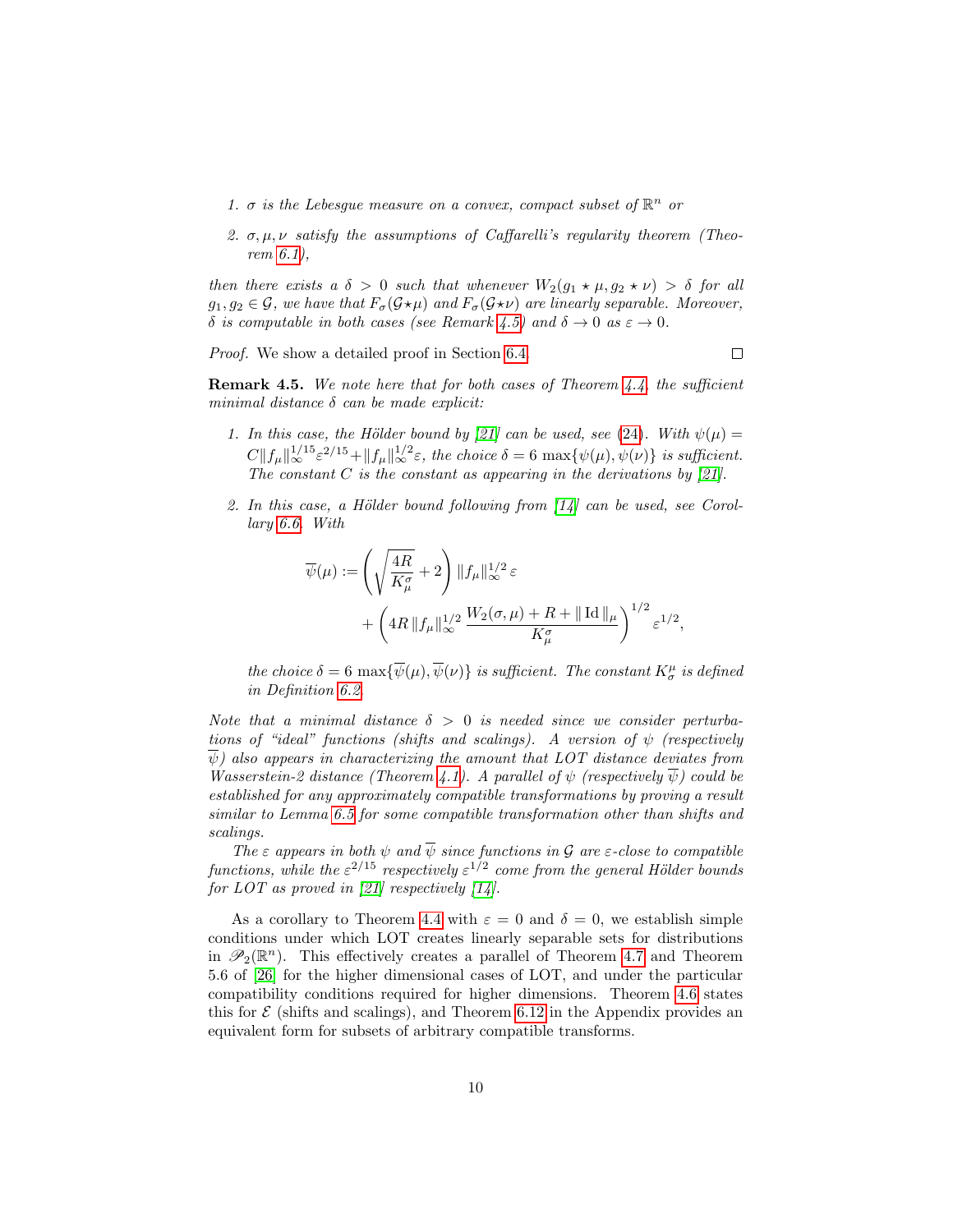**Corollary 4.6.** Let  $\sigma, \mu, \nu \in \mathscr{P}_2(\mathbb{R}^n)$ ,  $\sigma \ll \lambda$ , and let  $\mathcal{H} \subseteq \mathcal{E}$  and let  $\mathcal{H}$  be convex. If  $\mathcal{H} \star \mu$  is closed and  $\mathcal{H} \star \nu$  is compact, and these two sets are disjoint, then  $F_{\sigma}(\mathcal{H} \star \mu)$  and  $F_{\sigma}(\mathcal{H} \star \nu)$  are linearly separable.

We also note the separability result on  $\mathbb{R}$ , which follows directly from the results established above. It is also proved in [\[26\]](#page-26-5).

<span id="page-10-1"></span>**Corollary 4.7.** Let  $\sigma, \mu, \nu \in \mathscr{P}_2(\mathbb{R})$ ,  $\sigma \ll \lambda$ , and let H be a convex set of monotonically increasing functions  $\mathbb{R} \to \mathbb{R}$ . If  $\mathcal{H} \star \mu$  is closed and  $\mathcal{H} \star \nu$  is compact, and these two sets are disjoint, then  $F_{\sigma}(\mathcal{H} \star \mu)$  and  $F_{\sigma}(\mathcal{H} \star \nu)$  are linearly separable.

**Remark 4.8.** Note that Corollary [4.7](#page-10-1) is also proved in [\[26\]](#page-26-5). In [26],  $\mathbb{H}$  (equivalent to our  $H$ ) is defined as a convex subgroup of the monotonic functions (Definition 5.5 and Definition 5.6 (i)–(iii) of [\[26\]](#page-26-5)). We are able to relax the assumption from subgroup to subset, however. Definition 5.5 of [\[26\]](#page-26-5) also assumes differentiability of functions in H, which is needed because constructions are considered from the viewpoint of densities, which means that [\(5\)](#page-3-2) should hold. Since our approach uses the more general framework of measures rather than densities, we can drop this assumption.

Remark 4.9. We note that each Theorem in this section can be trivially extended to an arbitrary set  $H$  (or  $G$ ) that is not required to be convex, so long as their convex hulls conv $(\mathcal{H})$  (or conv $(\mathcal{G})$ ) satisfy the needed assumptions of closedness, compactness, and disjointness.

# <span id="page-10-0"></span>5 Example: Linear separability of MNIST data set

We linearly separate two classes of digits from the MNIST data set [\[17\]](#page-26-10) with LOT to verify the linear separability result (Theorem [4.4\)](#page-8-0) numerically.

We consider the classes of 1s and 2s from the MNIST data set. Since the MNIST digits are centered in the middle of the image, and the images have a similar size, we applied an additional (random) scale and shift to every image. Scalings were applied between 0.4 and 1.2 using MATLAB's "imresize" function. These values have been chosen based on the heuristics that smaller scales make some digits unrecognizable and with larger scales some digits are larger than the image.

Within each class, the digits can be considered as shifts, scalings and perturbations of each other. Therefore, via Theorem [4.4,](#page-8-0) the LOT embedding can be used to separate 1s from 2s.

The data consisting of images of 1s and 2s is embedded in  $L^2$  via the LOT embedding, where we choose as reference density  $\sigma$  an isotropic Gaussian. This means that every image  $\mu$  (interpreted as a density on a grid  $R \subset \mathbb{R}^2$ ) is assigned to the function  $T^{\mu}_{\sigma}$ : supp $(\sigma) \to R$ . Since supp $(\sigma) \subset R$  is discrete,  $T^{\mu}_{\sigma}$ (supp $(\sigma)$ ) is a vector in  $\mathbb{R}^{2n}$ , where *n* is the number of grid points in supp( $\sigma$ ). For each  $\mu$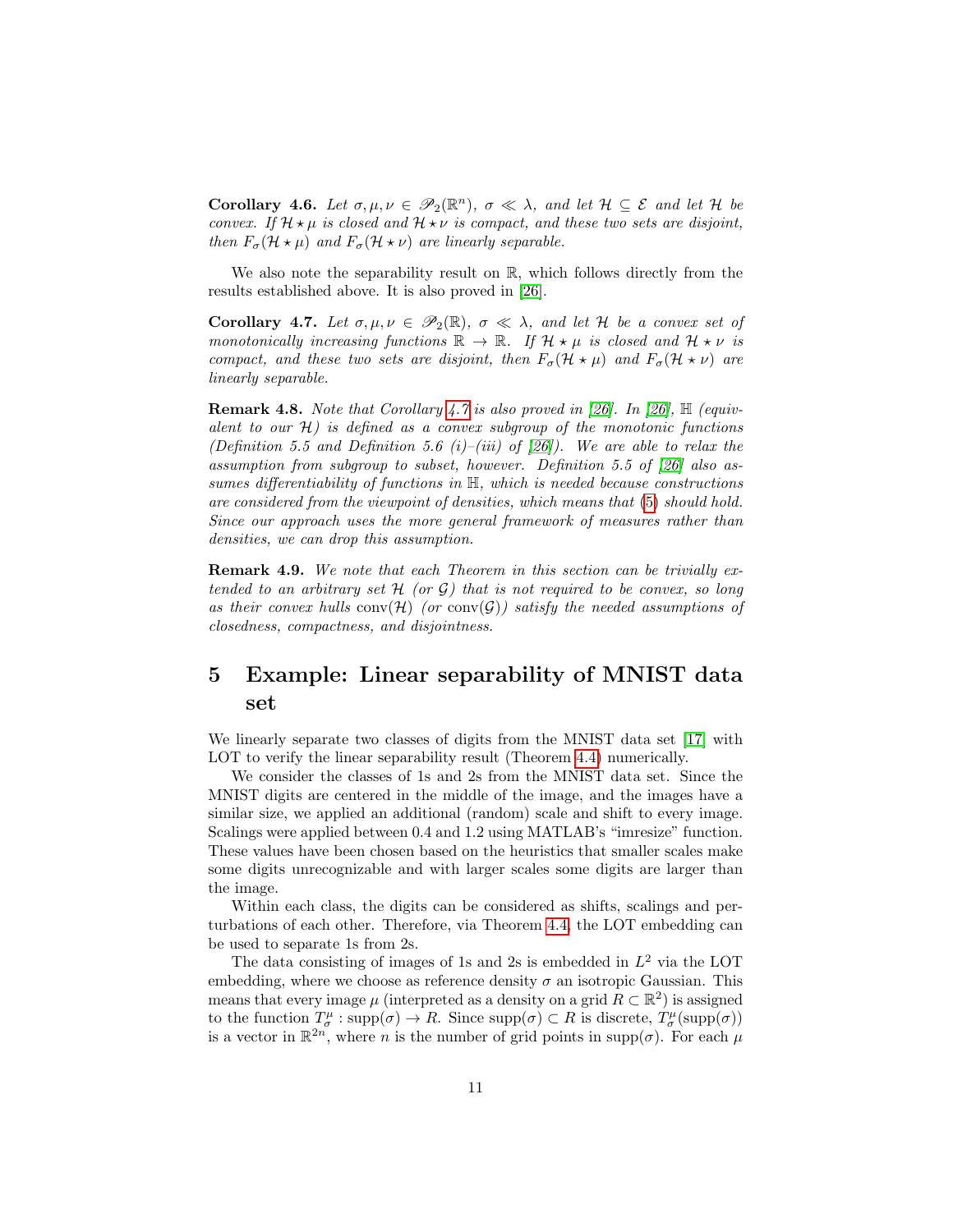of the data set, we use this vector as input for the linear classification scheme (we use MATLAB's "fitcdiscr" function).

The experiment is conducted in the following way: We fix the number of testing data to 100 images from each class (i.e. in total, the testing data set consists of 200 images). Note that we only fix the number of testing data; the actual testing images are chosen randomly from the MNIST data set for each experiment. For the training data set we randomly choose  $N$  images from each class, where  $N = 40, 60, 80, 100$ . For each choice N, we run 20 experiments. In each experiment, the classification error of the test data is computed. Then the mean and standard deviation for every  $N$  is computed. The mean classification error is shown in Figure [1](#page-12-0) (blue graph labeled "LOT") as a function of N.

We compare the classification performance of LOT with regular  $L^2$  distance between the images. Since we only use a small number of training data ( $N =$ 40, 60, 80, 100 for each digit), and the size of an image is  $28 \times 28 = 784$ , the dimension of the feature space is much larger than the data point dimension. Such a set-up leads to zero within-class variance in LDA. To prevent this, and in order to allow for a fair comparison, we first apply PCA to reduce the dimension of the images to the same dimension as is used in LOT. The feature space dimension used in LOT is the size of the support of  $\sigma$ , which consists of  $\approx 70$  grid points in these experiments. Thus the dimension is 140. LDA is then applied to the PCA embeddings of the images. The resulting mean classification error is shown in Figure [1](#page-12-0) (red graph labeled "PCA") as a function of  $N$ .

To demonstrate the strengths of embedding into a linearly separable space, we also compare these classification results to training a convolutional neural network (CNN) [\[15\]](#page-26-11) on small amounts of data. This is not necessarily a perfect comparison, as LOT and PCA are building unsupervised embeddings followed by a supervised classifier in that space, whereas a CNN is building an end-to-end supervised feature extraction and classification. In theory, this should benefit the CNN if the only method of validation is the overall classification error. However, as we will demonstrate, in the small data regime the CNN's performance still does not compete with the LOT embedding and linear classification.

To show this, we construct two CNNs to be shown in Figure [1.](#page-12-0) The first (labeled "Small CNN") is a network constructed with three convolutional layers, each with 2 3x3 filters, followed by two fully connected layers, all with ReLU activation units. In total, this CNN has 182 trainable parameters, which is of a similar size to the 140 parameters used in the LOT embedding. The second (labeled "Large CNN") is a similar architecture, but with 8 3x3 filters, and 3650 trainable parameters. The CNNs are given the same training data sets as the LOT embeddings, and the testing error is also averaged over 20 experiments.

It is clear from the figure that the mean error decreases as the number of training data increases for the LOT embedding, while the mean error stagnates for the PCA embedding. Note that we start with a very small amount of training data (40 images from each class), and test on 100 images from each class. The resulting LOT mean error is only  $\approx 0.2$ . When we train on the same amount as we test (100 images per class), the LOT mean error is already down to  $\approx 0.03$ . Similarly, the LOT mean error significantly outperforms both the small and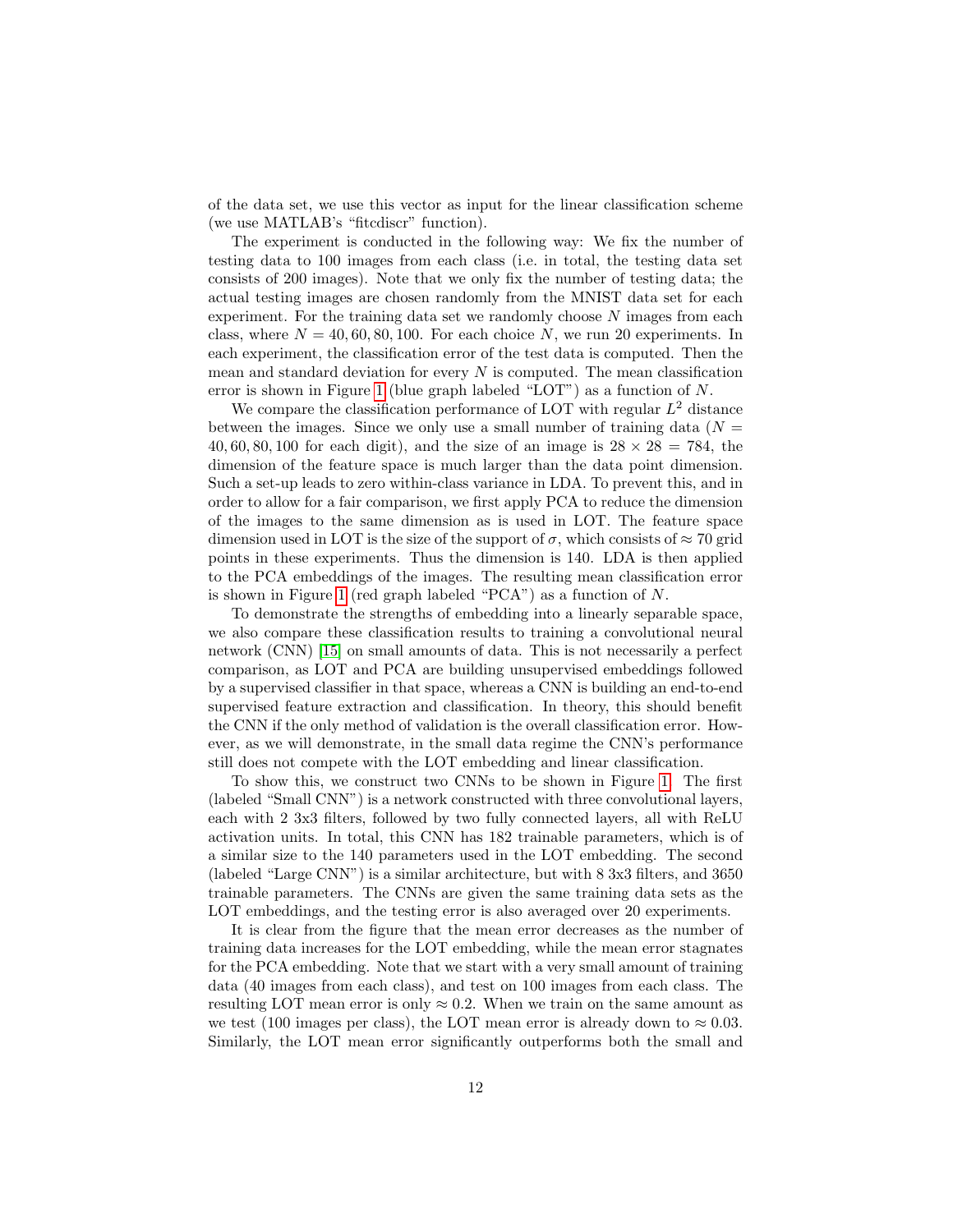

Number training data for each digit

<span id="page-12-0"></span>Figure 1: Classification of MNIST digits 1s and 2s with small CNN (black), PCA (red), large CNN (green) and LOT embedding (blue). We fix the number of testing data (100 images per digit), and vary the number of training data,  $N = 40, 60, 80, 100$  (the actual training and testing sets are chosen randomly for each experiment). We train a linear classifier on the LOT embedding (blue), the PCA embedding (red) and the two CNNs (black and green) of the training data. The figure shows the mean and standard deviation of the classification error of the testing data over 20 experiments for each N.

large CNNs. This is perhaps unsurprising as neural networks are known to require large corpuses of training data [\[19\]](#page-26-12), but still serves to demonstrate the strength of embedding into a linearly separable space.

The LOT classification result is also visualized via LDA embedding plots in Figure [2](#page-13-0) for two experiments. These plots again underline the fact that separation improves as the training data is increased. While training on 100 images per class (right plot of Figure [2\)](#page-13-0) leads to almost perfect separation, training on 40 images per class (left plot of Figure [2\)](#page-13-0) still performs very well considering the small size of the training set.

In addition to the fact that the LOT embedding is capable of producing good separation results on small training data, there is yet another benefit connected to the dimensionality of the problem. To run LDA (or any linear classifier), a matrix of data points versus features needs to be constructed. If we were to compare the original images, the feature space would have dimension equal to the number of grid points. In the LOT embedding only the grid points in supp( $\sigma$ ) need to be considered, rather than the whole grid, which drastically reduces the dimension of the feature space. In the experiments we ran with MNIST, the grid is of size  $28 \times 28$ , which leads to dimension  $28^2 = 784$ , while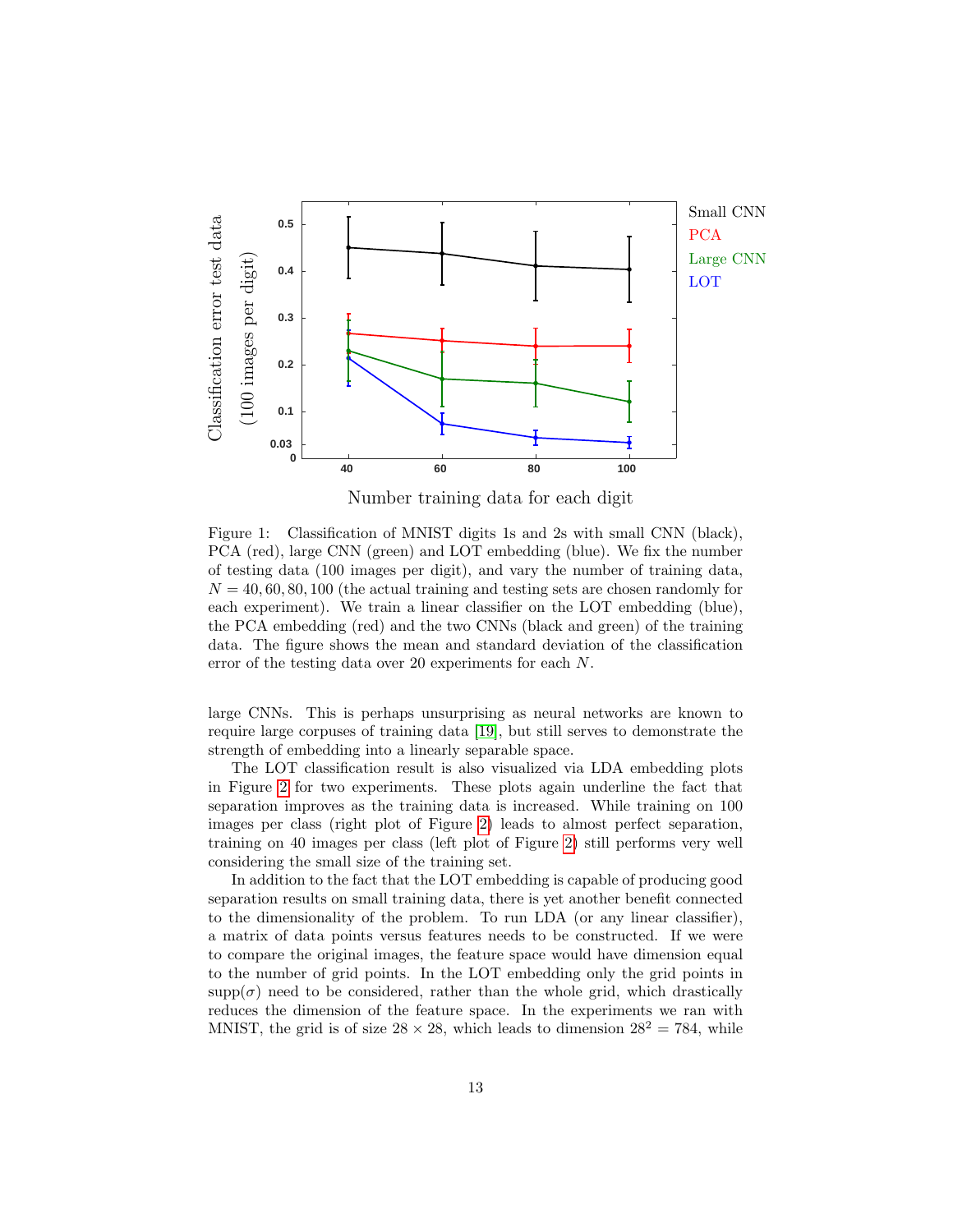#### LDA embedding of test data



<span id="page-13-0"></span>Figure 2: LDA embedding plots for the MNIST classification of digits 1 and 2 using LOT. As Figure [1,](#page-12-0) these plots underline that the classification improves with the amount of training data. Left: We choose one of the experiments carried out for  $N = 40$  training data for each digit. The testing data (100) images per digit) is embedded in  $\mathbb{R}^2$  through the LDA coordinates. The mean error (Figure [1\)](#page-12-0) is  $\approx 0.2$ , which corresponds to  $\approx 40$  digits being misclassified. *Right:* We choose one of the experiments carried out for  $N = 100$  training data for each digit. The testing data (100 images per digit) is embedded in  $\mathbb{R}^2$  through the LDA coordinates. The mean error (Figure [1\)](#page-12-0) is  $\approx 0.03$ , which corresponds to  $\approx 6$  digits being misclassified.

the support of  $\sigma$  is  $\approx 70$  grid points, hence the dimension is 140.

This dimension reduction allows us to run LDA on small training data as we did in these experiments. If the feature dimension is very high, one also needs a lot of training data to prevent zero within-class variance, or one has to first apply PCA as we did for Figure [1.](#page-12-0)

## Acknowledgment

AC is supported by NSF DMS grants 1819222 and 2012266, and by Russell Sage Foundation Grant 2196. CM is supported by an AMS-Simons Travel Grant.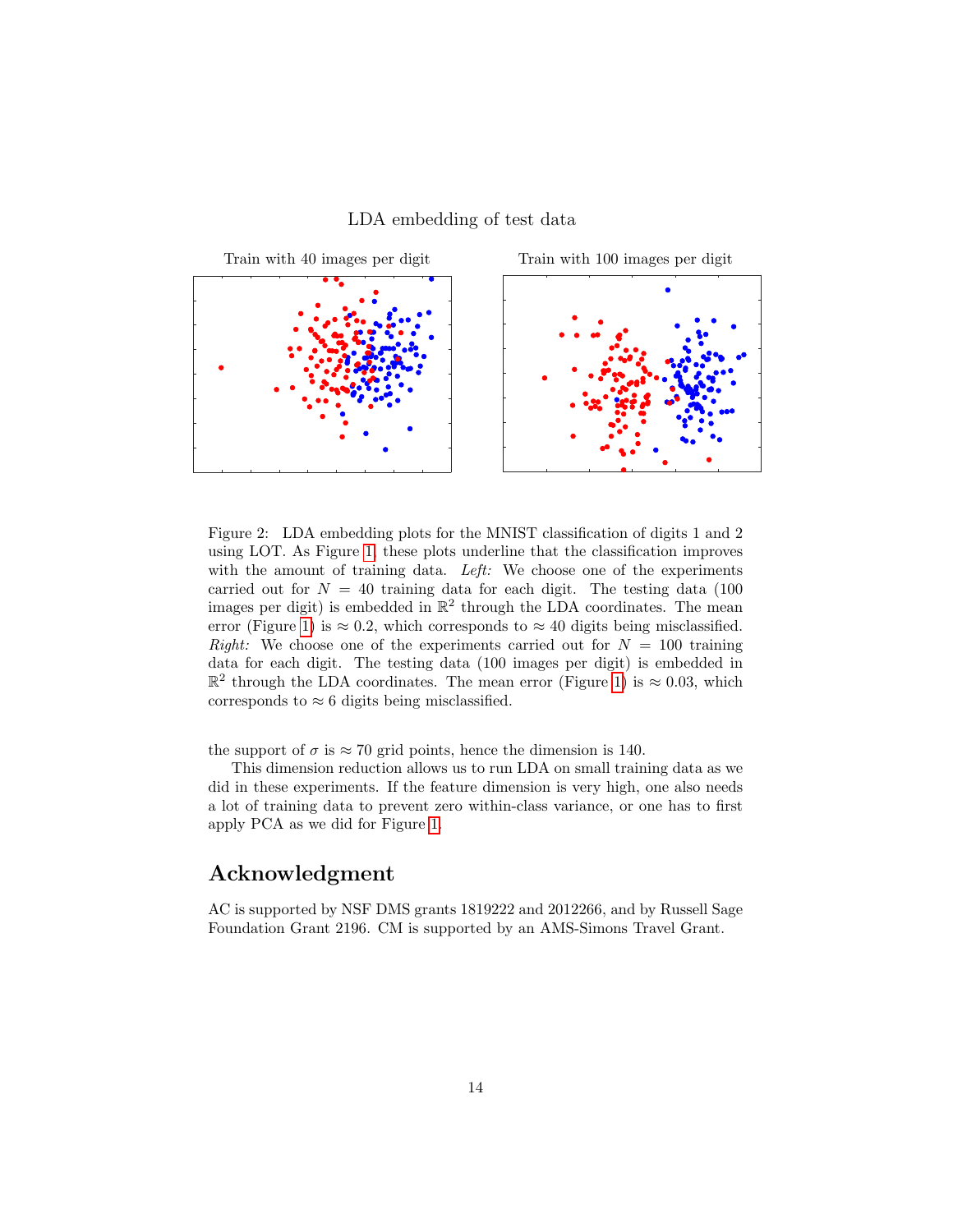# 6 Appendix

#### <span id="page-14-0"></span>6.1 Regularity of the LOT embedding

The main results of this paper are based on Hölder regularity-type properties of the LOT embedding, which we discuss in more detail in this section.

One of the main ingredients is a version of a theorem on the regularity of the optimal transport map proved by L. A. Caffarelli [\[8,](#page-25-9) [9,](#page-25-10) [10\]](#page-25-11). The formulation of the theorem is taken from [\[14\]](#page-26-8):

<span id="page-14-1"></span>**Theorem 6.1** (Caffarelli's regularity theorem). Let  $\sigma, \mu \in \mathscr{P}_2(\mathbb{R}^n)$  with  $\sigma, \mu \ll$ λ. Assume that supp(σ), supp(μ) are  $C^2$  and uniformly convex. Further assume that for some  $\alpha \in (0,1)$ , the densities  $f_{\sigma}, f_{\mu}$  are  $C^{0,\alpha}$  continuous on their supports and assume that they are bounded from above and below, i.e. there exist constants c,  $C, \overline{c}, \overline{C} > 0$  such that

$$
0 < c \leq \|f_{\sigma}\|_{\infty} \leq C,
$$
\n
$$
0 < \overline{c} \leq \|f_{\mu}\|_{\infty} \leq \overline{C}.
$$

Then  $T^{\sigma}_{\mu}$  is the gradient of a  $C^{2,\alpha}$  function on supp $(\mu)$ .

<span id="page-14-2"></span>**Definition 6.2.** We introduce the concept of  $k$ -strong convexity:

- 1. Let  $f: X \to \mathbb{R}$  with  $X \subseteq \mathbb{R}^n$  convex. f is called k-strongly convex if  $g_k(x) = f(x) - \frac{1}{2}k||x||^2$  is convex.
- 2. For two measures  $\sigma, \mu \in \mathscr{P}_2(\mathbb{R}^n)$  with  $\text{supp}(\sigma)$  convex, denoted by  $K^{\mu}_{\sigma}$  the supremum over all k such that  $\varphi$  with  $\nabla \varphi = T^{\mu}_{\sigma}$ , is k-strongly convex on  $supp(\sigma)$ .

In [\[14,](#page-26-8) Corollary 3.2] it is proved that if  $\sigma, \mu$  satisfy the assumptions of Caffarelli's regularity theorem (Theorem [6.1\)](#page-14-1), then  $K^{\mu}_{\sigma} > 0$ . We further cite the following result from [\[14\]](#page-26-8):

<span id="page-14-3"></span>**Theorem 6.3** ([\[14,](#page-26-8) Proposition 3.3]). Let  $\sigma, \mu \in \mathscr{P}_2(\mathbb{R}^n)$  and assume they satisfy the same assumptions as in Caffarelli's regularity theorem (Theorem [6.1\)](#page-14-1). Then for every S that pushes  $\sigma$  to  $\mu$  we have

$$
\|S-T^{\mu}_{\sigma}\|_{\sigma}^2 \leq \frac{1}{K^{\sigma}_{\mu}} \left(\|S-\operatorname{Id}\|_{\sigma}^2-W_2(\sigma,\mu)^2\right).
$$

Note that in the formulation of this theorem in [\[14\]](#page-26-8),  $2/K_{\mu}^{\sigma}$  appears instead of  $1/K_{\mu}^{\sigma}$  in the bound. From the proof presented in [\[14\]](#page-26-8) it can be seen, however, that 2 can be replaced by 1.

We now prove a bound on the LOT embedding. The proof is based on Theorem [6.3](#page-14-3) and [\[14,](#page-26-8) Corollary 3.4].

<span id="page-14-4"></span>**Theorem 6.4.** Let  $\sigma, \nu_1, \nu_2 \in \mathscr{P}_2(\mathbb{R}^n)$ ,  $\sigma, \nu_1, \nu_2 \ll \lambda$ . Suppose that  $\sigma$  and  $\nu_2$ satisfy the assumptions of Caffarelli's regularity theorem (Theorem [6.1\)](#page-14-1). Then

$$
||F_{\sigma}(\nu_1) - F_{\sigma}(\nu_2)||_{\sigma} \leq \left(\frac{2}{K_{\nu_2}^{\sigma^{-1/2}}} + 1\right) W_2(\nu_1, \nu_2) + 2 \left(\frac{W_2(\sigma, \nu_2)}{K_{\nu_2}^{\sigma}}\right)^{1/2} W_2(\nu_1, \nu_2)^{1/2}.
$$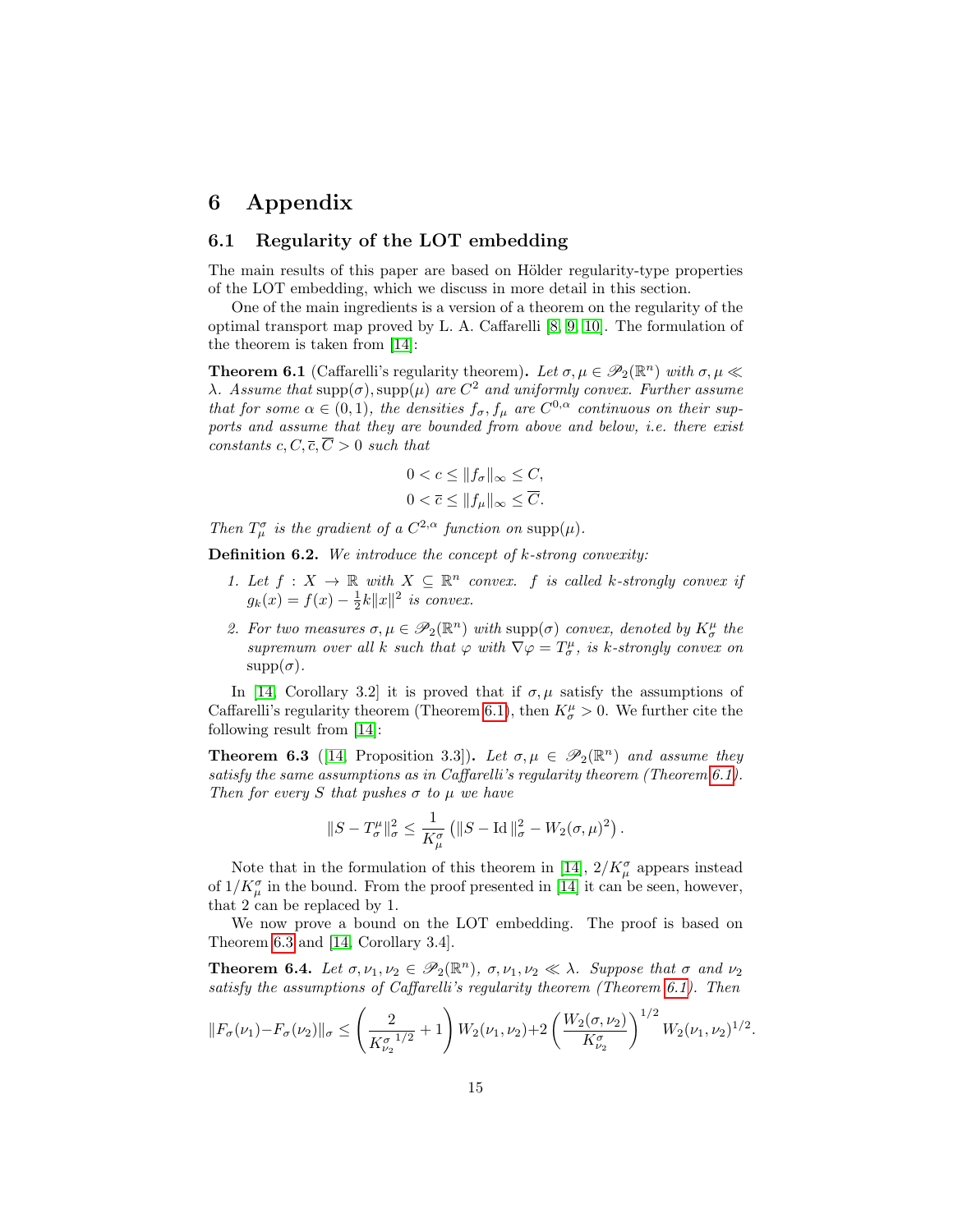*Proof.* Let  $S = T^{\nu_2}_{\nu_1}$ . We aim at finding a bound on  $||T^{\nu_1}_{\sigma} - T^{\nu_2}_{\sigma}||_{\sigma}$ . The triangle inequality and change-of-variables formula imply

$$
||S \circ T_{\sigma}^{\nu_1} - T_{\sigma}^{\nu_2}||_{\sigma} \ge ||T_{\sigma}^{\nu_1} - T_{\sigma}^{\nu_2}||_{\sigma} - ||S \circ T_{\sigma}^{\nu_1} - T_{\sigma}^{\nu_1}||_{\sigma}
$$
  
=  $||T_{\sigma}^{\nu_1} - T_{\sigma}^{\nu_2}||_{\sigma} - ||S - \text{Id}||_{\nu_1}$   
=  $||T_{\sigma}^{\nu_1} - T_{\sigma}^{\nu_2}||_{\sigma} - W_2(\nu_1, \nu_2).$ 

Thus we get

<span id="page-15-2"></span><span id="page-15-1"></span>
$$
||T_{\sigma}^{\nu_1} - T_{\sigma}^{\nu_2}||_{\sigma} \le ||S \circ T_{\sigma}^{\nu_1} - T_{\sigma}^{\nu_2}||_{\sigma} + W_2(\nu_1, \nu_2)
$$
 (12)

Theorem [6.3](#page-14-3) implies

$$
||S \circ T_{\sigma}^{\nu_1} - T_{\sigma}^{\nu_2}||_{\sigma}^2 \le \frac{1}{K_{\nu_2}^{\sigma}} \left( ||S \circ T_{\sigma}^{\nu_1} - \text{Id}||_{\sigma}^2 - W_2(\sigma, \nu_2)^2 \right). \tag{13}
$$

Again by the triangle inequality and the change-of-variables formula we have

$$
||S \circ T_{\sigma}^{\nu_1} - \text{Id}||_{\sigma} \le ||S \circ T_{\sigma}^{\nu_1} - T_{\sigma}^{\nu_1}||_{\sigma} + ||T_{\sigma}^{\nu_1} - \text{Id}||_{\sigma} = W_2(\nu_1, \nu_2) + W_2(\sigma, \nu_1)
$$
  
\$\leq 2 W\_2(\nu\_1, \nu\_2) + W\_2(\sigma, \nu\_2)\$

Combining this with [\(13\)](#page-15-1) we obtain

$$
||S \circ T_{\sigma}^{\nu_1} - T_{\sigma}^{\nu_2}||_{\sigma}^2 \leq \frac{4}{K_{\nu_2}^{\sigma}} \left( W_2(\nu_1, \nu_2)^2 + W_2(\nu_1, \nu_2) W_2(\sigma, \nu_2) \right).
$$

Taking the square root and using the fact that  $(a+b)^{1/2} \le a^{1/2} + b^{1/2}$  we obtain

$$
||S \circ T_{\sigma}^{\nu_1} - T_{\sigma}^{\nu_2}||_{\sigma} \leq \frac{2}{K_{\nu_2}^{\sigma 1/2}} \left( W_2(\nu_1, \nu_2) + (W_2(\nu_1, \nu_2)W_2(\sigma, \nu_2))^{1/2} \right).
$$

 $\Box$ 

Now [\(12\)](#page-15-2) implies the result.

Note that the "constants" in Theorem [6.4](#page-14-4) depend on  $\nu_2$  (namely  $K^{\sigma}_{\nu_2}$  and  $W_2(\sigma,\nu_2)$ ). This can be avoided by considering  $\nu_2 \in \mathcal{E} \star \mu$  for a fixed  $\mu \in \mathscr{P}_2(\mathbb{R}^n)$ , where  $\mathcal E$  denotes the set of shifts and scalings. As a preparation for this result, we need the following lemma:

<span id="page-15-0"></span>**Lemma 6.5.** Let  $f: X \to \mathbb{R}$  be differentiable with  $X \subseteq \mathbb{R}^n$  convex. Then we have the following:

- 1. f is k-strongly convex on X if and only if  $f \circ S_a$  is k-strongly convex on  $S_a^{-1}(X)$ .
- 2. f is k-strongly convex on X if and only if  $R_c^{-1} \circ f \circ R_c$  is (kc)-strongly convex on  $R_c^{-1}(X)$ .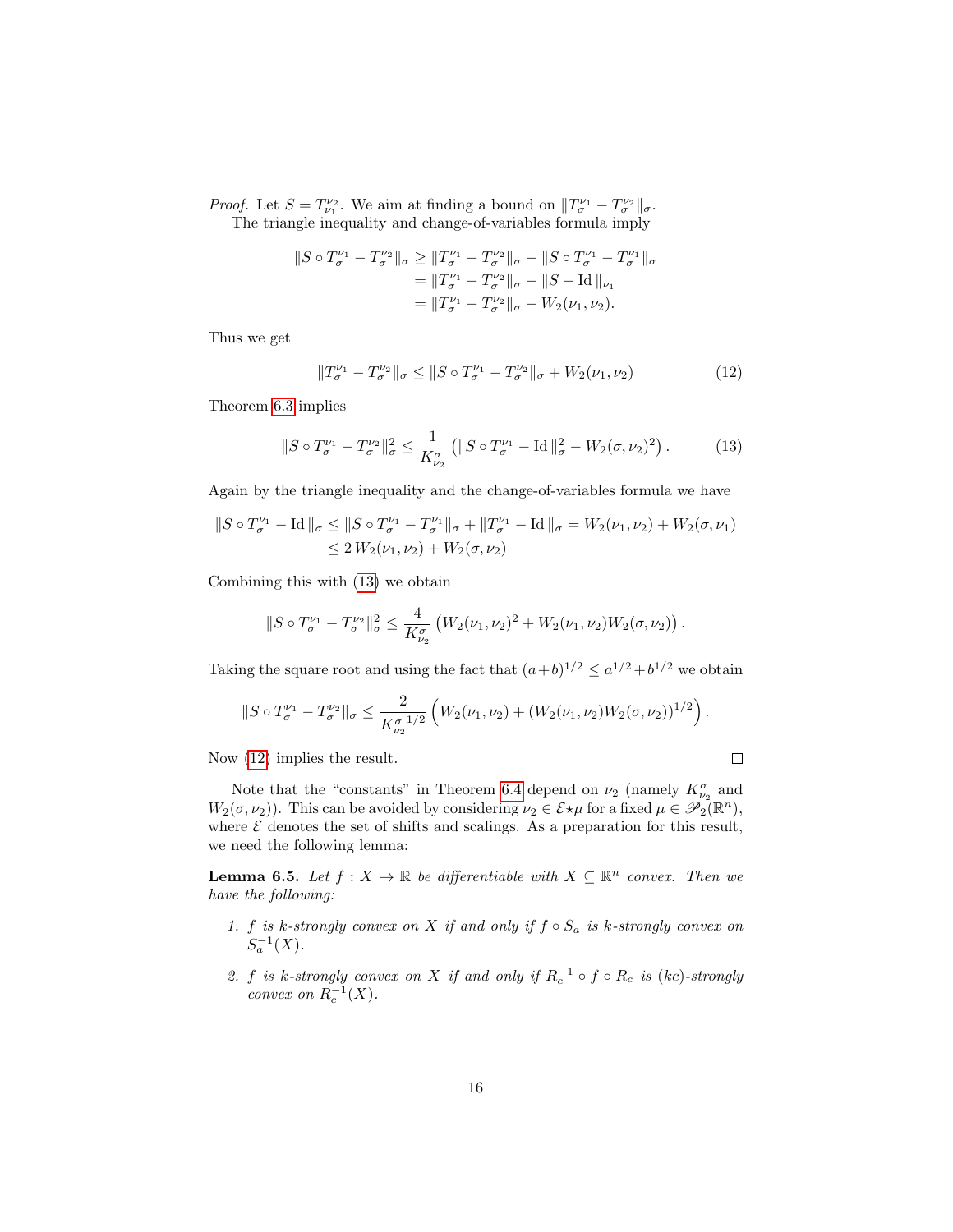*Proof.* We first note that X is convex if and only if  $h^{-1}(X)$  is convex for  $h = S_a$ or  $h = R_c$ . Furthermore, f is k-strongly convex if and only if

<span id="page-16-1"></span>
$$
(\nabla f(x) - \nabla f(y))^T (x - y) \ge k \|x - y\|^2, \quad x, y \in X. \tag{14}
$$

For  $\overline{x}, \overline{y} \in S_a^{-1}(X)$ , eq. [\(14\)](#page-16-1) implies that  $f \circ S_a$  is k-strongly convex if and only if

$$
(\nabla f \circ S_a(\overline{x}) - \nabla f \circ S_a(\overline{y}))^T (\overline{x} - \overline{y}) \ge k ||\overline{x} - \overline{y}||^2
$$

which is the same as

$$
(\nabla f(S_a(\overline{x})) - \nabla f(S_a(\overline{y})))^T (S_a(\overline{x}) - S_a(\overline{y})) \ge k ||S_a(\overline{x}) - S_a(\overline{y})||^2.
$$

As this is only a transformation  $x = S_a(\overline{x})$  and  $y = S_a(\overline{y})$  compared to eq. [\(14\)](#page-16-1), k-strong convexity of f and  $f \circ S_a$  are equivalent.

For  $\overline{x}, \overline{y} \in R_c^{-1}(X)$ , eq. [\(14\)](#page-16-1) implies that  $R_c^{-1} \circ f \circ R_c$  is  $(kc)$ -strongly convex if and only if

$$
(\nabla (R_c^{-1} \circ f \circ R_c)(\overline{x}) - \nabla (R_c^{-1} \circ f \circ R_c)(\overline{y}))^T (\overline{x} - \overline{y}) \geq kc \, \|\overline{x} - \overline{y}\|^2
$$

which is the same as

$$
c^{-1}(\nabla f(R_c(\overline{x})) - \nabla f(R_c(\overline{y})))^T (R_c(\overline{x}) - R_c(\overline{y})) \geq kc c^{-2} ||R_c(\overline{x}) - R_c(\overline{y})||^2
$$

resulting in

$$
(\nabla f(R_c(\overline{x})) - \nabla f(R_c(\overline{y})))^T (R_c(\overline{x}) - R_c(\overline{y})) \ge k \|R_c(\overline{x}) - R_c(\overline{y})\|^2
$$

As this is only a transformation  $x = R_c(\overline{x})$  and  $y = R_c(\overline{y})$  compared to eq. [\(14\)](#page-16-1), k-strong convexity of f and  $(kc)$ -strong convexity of  $R_c^{-1} \circ f \circ R_c$  are equivalent.  $\Box$ 

<span id="page-16-0"></span>Corollary 6.6. Let  $\sigma, \mu \in \mathscr{P}_2(\mathbb{R}^n)$ ,  $\sigma, \mu \ll \lambda$ . Further assume that  $\sigma$  and  $\mu$ satisfy the assumptions of Caffarelli's regularity theorem (Theorem [6.1\)](#page-14-1). Let  $R > 0$  and consider  $h \in \mathcal{E}_{\mu,R}$  (bounded shifts/scalings, see eq. [\(10\)](#page-7-3)) as well as  $g \in L^2(\mathbb{R}^n, \mu)$ . Then we have

$$
||F_{\sigma}(g_{\sharp}\mu) - F_{\sigma}(h_{\sharp}\mu)||_{\sigma} \leq \left(\sqrt{\frac{4R}{K_{\mu}^{\sigma}}} + 1\right)W_{2}(g_{\sharp}\mu, h_{\sharp}\mu) + \left(4R\frac{W_{2}(\sigma, \mu) + R + ||\operatorname{Id}||_{\mu}}{K_{\mu}^{\sigma}}\right)^{1/2}W_{2}(g_{\sharp}\mu, h_{\sharp}\mu)^{1/2}.
$$

Note that we now have a bound with constants that do not depend on  $h$  or g. They only depend on the fixed measures  $\sigma, \mu$  and on the radius R.

*Proof.* Let  $\nu_1 = g_{\sharp} \mu$  and  $\nu_2 = h_{\sharp} \mu$ . First note that since  $\mu$  and  $\sigma$  satisfy the assumptions of Caffarelli's regularity theorem, also  $\nu_2$  and  $\sigma$  satisfy them. Therefore we can apply Theorem [6.4.](#page-14-4)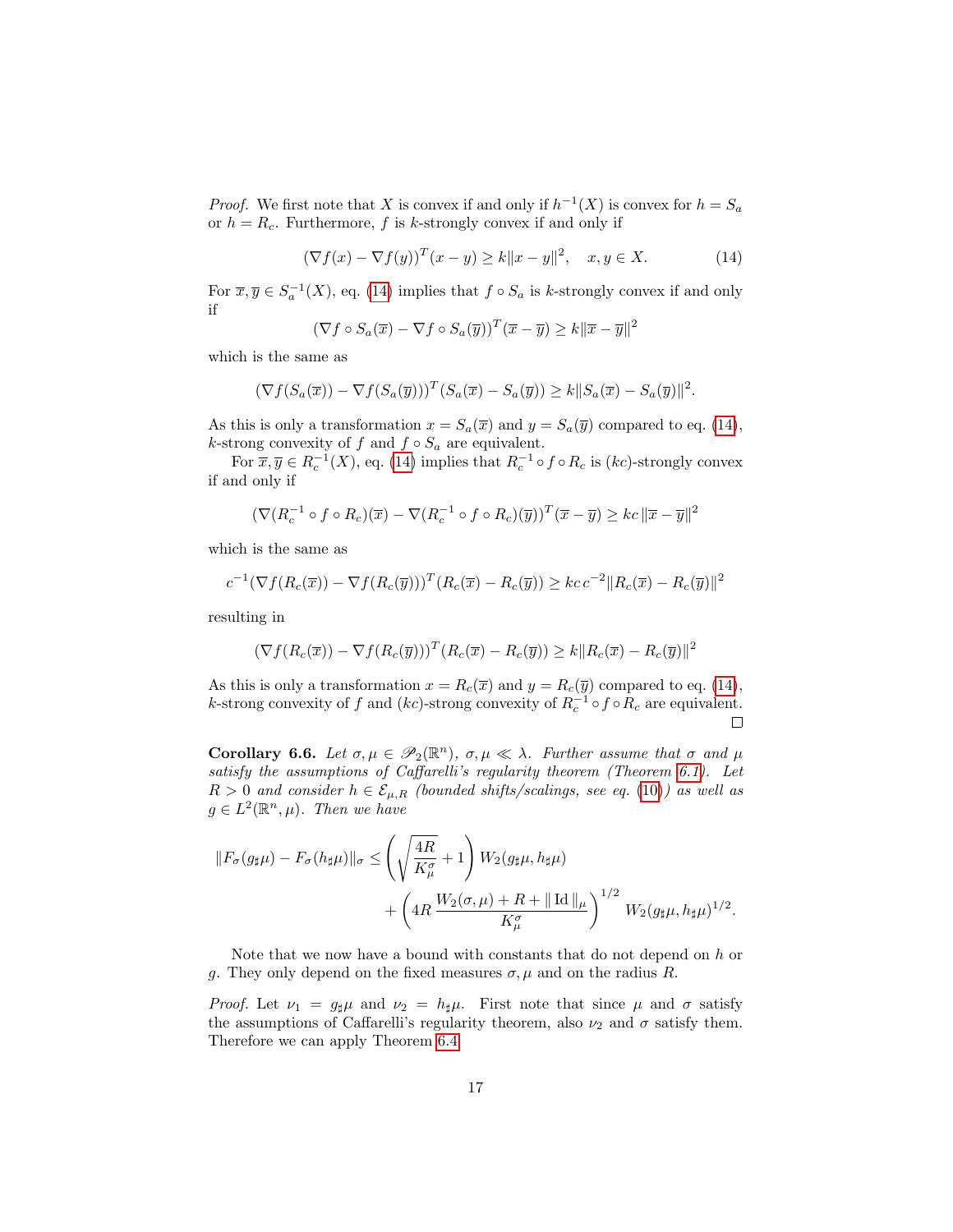We now bound  $W_2(\sigma,\nu_2)$  and  $K_{\nu_2}^{\sigma}$  from Theorem [6.4](#page-14-4) by constants that only depend on  $\sigma, \mu$  and R. Such bounds then imply the result.

The triangle inequality, Lemma [3.4](#page-6-1) and the assumption  $||h||_{\mu} < R$  imply

$$
W_2(\sigma, \nu_2) \le W_2(\sigma, \mu) + W_2(\mu, h_{\sharp}\mu) = W_2(\sigma, \mu) + ||T_{\mu}^{h_{\sharp}\mu} - \text{Id}||_{\mu}
$$
  
=  $W_2(\sigma, \mu) + ||h - \text{Id}||_{\mu}$   
<  $W_2(\sigma, \mu) + R + ||\text{Id}||_{\mu}$ .

We now show that  $K^{\sigma}_{\nu_2}$  only depends on  $\sigma, \mu$  and  $R$ , but does not depend on h. First consider  $h = \tilde{S}_a$ . Note that  $T^{\sigma}_{\nu_2} = T^{\sigma}_{\mu} \circ S_a^{-1}$  and  $T^{\sigma}_{\mu} = \nabla \psi$  implies  $T_{\mu}^{\sigma} \circ S_a^{-1} = \nabla \psi \circ S_a^{-1}$ . Also,  $\psi \circ S_a^{-1}$  is convex on  $S_a(\text{supp}(\mu))$ . This implies that  $\varphi = \psi \circ S_a^{-1}$ .

Lemma [6.5](#page-15-0) implies that  $\psi$  is k-strongly convex if and only if  $\varphi = \psi \circ S_a^{-1}$  is *k*-strongly convex. Therefore the modulus of uniform convexity of  $\psi \circ S_a^{-1}$  equals the modulus of uniform convexity of  $\psi$ . Thus  $K^{\sigma}_{\nu_2} = K^{\sigma}_{\mu}$ , which is independent of  $S_a$ .

Now consider  $h = R_c$ . Again we have  $T_{\nu_2}^{\sigma} = T_{\mu}^{\sigma} \circ R_c^{-1}$  and  $T_{\mu}^{\sigma} = \nabla \psi$  implies  $T_{\mu}^{\sigma} \circ R_{c}^{-1} = \nabla R_{c} \circ \psi \circ R_{c}^{-1}$ . Also,  $R_{c} \circ \psi \circ \tilde{R}_{c}^{-1}$  is convex on  $R_{c}(\text{supp}(\mu))$ . This implies that  $\varphi = R_c \circ \psi \circ R_c^{-1}$ .

Lemma [6.5](#page-15-0) implies that  $\psi$  is k-strongly convex if and only if  $\varphi = R_c \circ \psi \circ R_c^{-1}$ is  $kc^{-1}$ -strongly convex. Therefore  $K^{\sigma}_{\nu_2} = K^{\sigma}_{\mu} c^{-1}$ . Since by assumption  $|c| =$  $||R_c||_\mu < R$  we have

$$
\frac{1}{K^{\sigma}_{\nu_2}} = \frac{1}{K^{\sigma}_{\mu}}|c| < \frac{R}{K^{\sigma}_{\mu}}
$$

which gives a bound independent of  $R_c$ .

We now combine Corollary [6.6](#page-16-0) with the Lipschitz continuity of the pushforward map  $g \mapsto g_{\sharp} \sigma$  to obtain a Hölder regularity-type result for LOT. We first cite the result on the Lipschitz continuity of the pushforward map, which can be found in e.g.  $[3, Equation (2.1)]$  $[3, Equation (2.1)]$ :

<span id="page-17-1"></span>
$$
W_2(g_{\sharp}\mu, h_{\sharp}\mu) \le ||g - h||_{\mu}.
$$
\n(15)

,

<span id="page-17-0"></span>Corollary 6.7. Let  $\sigma, \mu \in \mathscr{P}_2(\mathbb{R}^n)$ ,  $\sigma, \mu \ll \lambda$ . Further assume that  $\sigma$  and  $\mu$ satisfy the assumptions of Caffarelli's regularity theorem (Theorem [6.1\)](#page-14-1). Let  $R > 0, h \in \mathcal{E}_{\mu,R}$  (see eq. [\(10\)](#page-7-3)) and  $g \in L^2(\mathbb{R}^n, \mu)$ . Then we have

$$
||F_{\sigma}(g_{\sharp}\mu) - F_{\sigma}(h_{\sharp}\mu)||_{\sigma} \leq \left(\sqrt{\frac{4R}{K_{\mu}^{\sigma}}} + 1\right) ||g - h||_{\mu}
$$

$$
+ \sqrt{4R \frac{W_2(\sigma, \mu) + R + ||\operatorname{Id}||_{\mu}}{K_{\mu}^{\sigma}} ||g - h||_{\mu}^{1/2}}.
$$

**Remark 6.8.** In [\[14,](#page-26-8) Corollary 3.4] it is proved that for fixed  $\sigma$  and a Lipschitz continuous curve  $\mu_t$  of absolutely continuous measures,  $t \in [0,1]$ , 1/2-Hölder regularity of  $t \mapsto F_{\sigma}(\mu_t)$  can be achieved. Indeed, it is proved that

$$
||F_{\sigma}(\mu_t) - F_{\sigma}(\mu_0)||_{\sigma} \le C\sqrt{t}.
$$

 $\Box$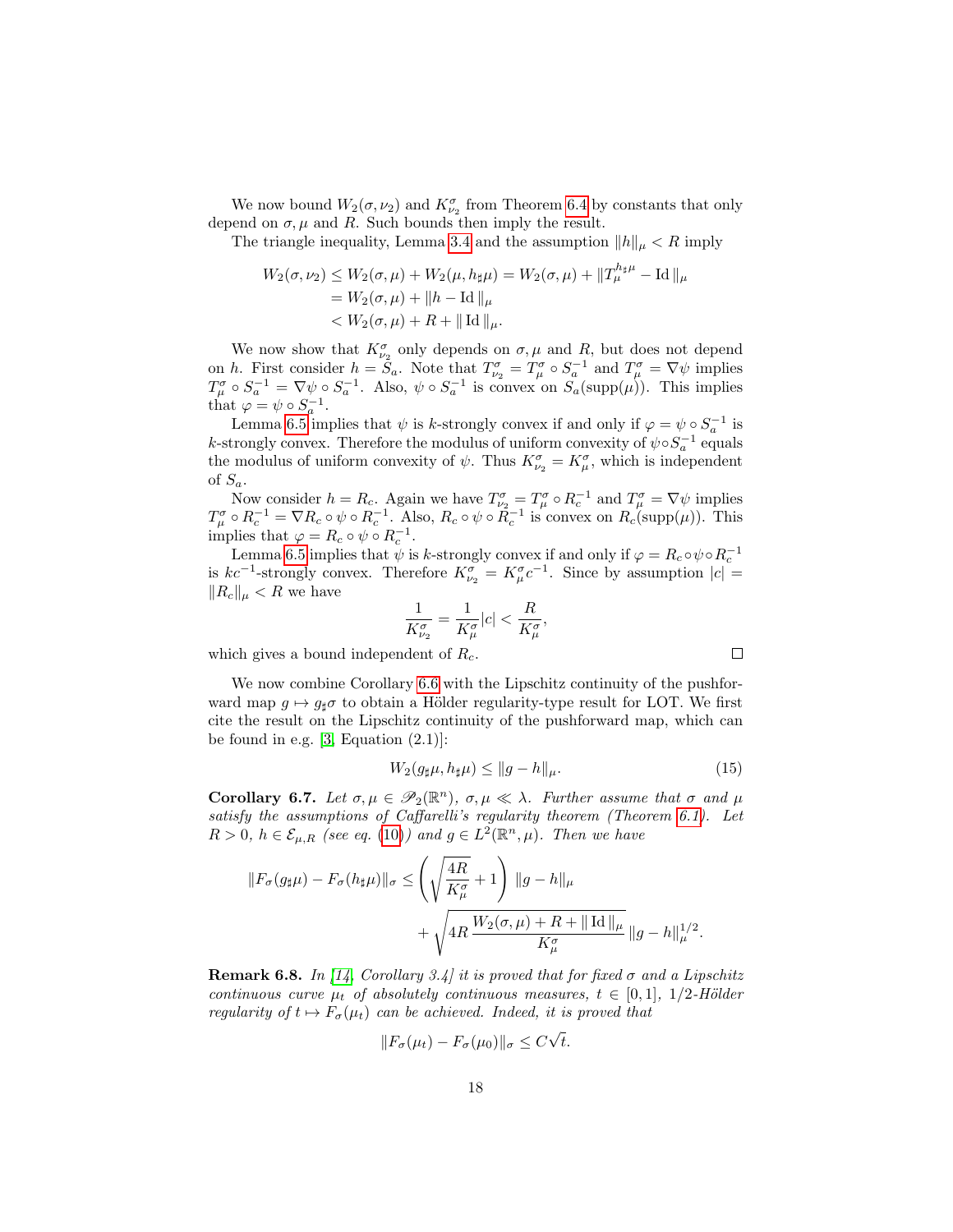Corollary [6.7](#page-17-0) can be considered a generalization of this result. We prove that the map  $h \mapsto F_{\sigma}(h_{\sharp}\mu)$  can achieve Hölder-type regularity between an element of  $\mathcal E$ (comparable to  $\mu_0$ ) and an element of  $L^2(\mathbb{R}^n, \mu)$  (comparable to  $\mu_t$ ). Note that like  $\mu_t$ , the "curve"  $h \mapsto h_{\sharp} \mu$  is Lipschitz continuous (eq. [\(15\)](#page-17-1)). The restriction to bounded shifts and scalings (via  $R > 0$ ) relates to the fact that [0, 1] is bounded.

#### <span id="page-18-0"></span>6.2 Set-up for linear separability results

In this section we build up the theory needed for the results on linear separability presented in Section [4.](#page-6-0) The proofs for these results can then be derived easily from results of this section, see Section [6.4.](#page-21-0)

Throughout this section, let  $\mathcal{H} \subseteq L^2(\mathbb{R}^n, \sigma)$ . Then  $\mathcal{H}$  acts on  $\mathscr{P}_2(\mathbb{R}^n)$  by push-forward

$$
h \star \mu = h_{\sharp}\mu, \qquad h \in \mathcal{H}, \mu \in \mathscr{P}_2(\mathbb{R}^n).
$$

This is a group action if H is a subgroup of  $L^2(\mathbb{R}^n, \sigma)$ .

Fix  $\mu \in \mathscr{P}_2(\mathbb{R}^n)$ . Using the notation from Corollary [4.2,](#page-8-1) we denote by

<span id="page-18-2"></span>
$$
\mathcal{H} \star \mu = \{ h \star \mu : h \in \mathcal{H} \}
$$

the orbit of  $\mu$  with respect to the action of  $\mathcal{H}$ .

Note that H also acts on  $L^2(\mathbb{R}^n, \sigma)$  by composition, i.e.  $h \star f = h \circ f$  for  $f \in L^2(\mathbb{R}^n, \sigma)$  and  $h \in \mathcal{H}$ . We also denote this action by  $\star$ .

We now derive some properties of this action in connection with the LOT embedding  $F_{\sigma}$ .

<span id="page-18-3"></span>**Definition 6.9.** Let  $\sigma, \mu \in \mathscr{P}_2(\mathbb{R}^n)$ ,  $\sigma \ll \lambda$ , and let  $\mathcal{H} \subseteq L^2(\mathbb{R}^n, \sigma)$ . We say that  $F_{\sigma}$  is compatible with  $\mu$ -orbits with respect to the action of H if

$$
F_{\sigma}(h \star \mu) = h \star F_{\sigma}(\mu), \qquad h \in \mathcal{H}.
$$
 (16)

<span id="page-18-5"></span>Remark 6.10. Note that Equation [\(16\)](#page-18-2) is exactly eq. [\(8\)](#page-5-0). We just introduced a new notation via  $\star.$ 

As is shown in Lemma [3.4,](#page-6-1) Condition [\(16\)](#page-18-2) is satisfied by shifts and scalings in arbitrary dimension, and by all monotonically increasing functions in  $dimension n = 1.$ 

A version of the following lemma is also proved in [\[1\]](#page-25-8).

<span id="page-18-4"></span>**Lemma 6.11.** Let  $\sigma, \mu \in \mathscr{P}_2(\mathbb{R}^n), \sigma \ll \lambda$ , and let  $\mathcal{H} \subseteq L^2(\mathbb{R}^n, \sigma)$  be convex. If  $F_{\sigma}$  is compatible with  $\mu$ -orbits with respect to the action of H (Definition [6.9\)](#page-18-3) then  $F_{\sigma}(\mathcal{H} \star \mu)$  is convex.

*Proof.* We prove that for  $f \in L^2(\mathbb{R}^n, \sigma)$ , convexity of H implies convexity of  $\mathcal{H} \star f$ . This together with condition [\(16\)](#page-18-2) then implies convexity of  $F_{\sigma}(\mathcal{H} \star \mu)$ . Let  $c \in [0,1]$  and let  $h_1, h_2 \in \mathcal{H}$ . Then

<span id="page-18-1"></span>
$$
(1-c)(h_1 \circ f) + c(h_2 \circ f) = ((1-c)h_1 + ch_2) \circ f \in \mathcal{H} \star f.
$$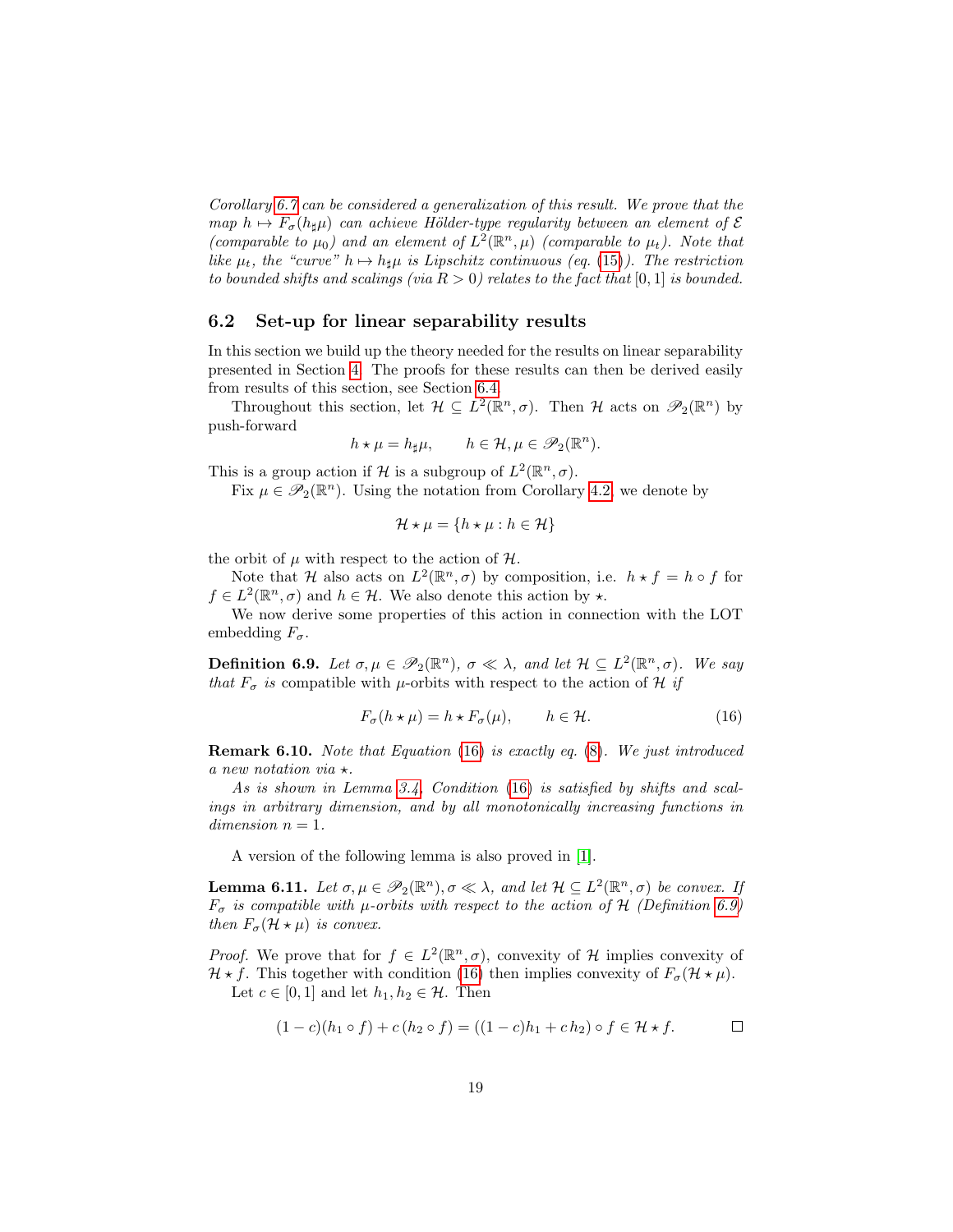**Theorem 6.12.** Let  $\sigma, \mu, \nu \in \mathscr{P}_2(\mathbb{R}^n)$ ,  $\sigma \ll \lambda$  and let  $\mathcal{H} \subseteq L^2(\mathbb{R}^n, \sigma)$  be convex. Further assume that  $F_{\sigma}$  is compatible with both  $\mu$ - and  $\nu$ -orbits with respect to the action of H (Definition [6.9\)](#page-18-3). If  $\mathcal{H} \star \mu$  is closed and  $\mathcal{H} \star \nu$  is compact, and these two sets are disjoint, then  $F_{\sigma}(\mathcal{H} \star \mu)$  and  $F_{\sigma}(\mathcal{H} \star \nu)$  are linearly separable.

*Proof.* Since  $F_{\sigma}$  is continuous,  $F_{\sigma}(\mathcal{H} \star \mu)$  is compact and  $F_{\sigma}(\mathcal{H} \star \nu)$  is closed. Since  $F_{\sigma}$  is injective (Lemma [3.2\)](#page-5-1), they are also disjoint. Lemma [6.11](#page-18-4) implies that both images are convex. Therefore, the Hahn-Banach Theorem implies separability.  $\Box$ 

Definition [6.9](#page-18-3) is a strong condition which is satisfied for shifts and scalings. In the following we show a linear separability result which relaxes this condition. Indeed, we show that Theorem [6.12](#page-18-1) is also true if we extend  $\mathcal{H}$  by functions which are  $\varepsilon$ -close to shifts and scalings in  $L^2(\mathbb{R}^n, \sigma)$ . In analogy to Definition [6.9](#page-18-3) we define compatibility of  $F_{\sigma}$  with respect to  $\mu$ -orbits up to an error  $\varepsilon$ .

<span id="page-19-1"></span>**Definition 6.13.** Let  $\sigma, \mu \in \mathscr{P}_2(\mathbb{R}^n)$ ,  $\sigma \ll \lambda$ , let  $\mathcal{H} \subseteq L^2(\mathbb{R}^n, \sigma)$ , and let  $\varepsilon > 0$ . We say that  $F_{\sigma}$  is  $\varepsilon$ -compatible with  $\mu$ -orbits with respect to the action of H if

$$
||F_{\sigma}(h \star \mu) - h \star F_{\sigma}(\mu)||_{\sigma} < \varepsilon \qquad h \in \mathcal{H}.
$$

There is also an analog to Lemma [6.11:](#page-18-4)

<span id="page-19-2"></span>**Lemma 6.14.** Let  $\sigma, \mu \in \mathscr{P}_2(\mathbb{R}^n), \sigma \ll \lambda$ , let  $\mathcal{H} \subseteq L^2(\mathbb{R}^n, \sigma)$  be convex, and let  $\varepsilon > 0$ . If  $F_{\sigma}$  is  $\varepsilon$ -compatible with  $\mu$ -orbits with respect to the action of H (Definition [6.13\)](#page-19-1) then  $F_{\sigma}(\mathcal{H} \star \mu)$  is 2 $\varepsilon$ -convex (Definition [6.18\)](#page-24-0).

*Proof.* Let  $h_1, h_2 \in \mathcal{H}$  and  $c \in [0, 1]$ . Define  $h = (1 - c)h_1 + ch_2 \in \mathcal{H}$ . We aim at proving that

$$
||(1-c)F_{\sigma}(h_1\star\mu)+cF_{\sigma}(h_2\star\mu)-F_{\sigma}(h\star\mu)||_{\sigma}<2\varepsilon.
$$

To this end, we apply Definition [6.13:](#page-19-1)

$$
||(1-c)F_{\sigma}(h_1 \star \mu) + cF_{\sigma}(h_2 \star \mu) - F_{\sigma}(h \star \mu)||_{\sigma} \le
$$
  
\n
$$
(1-c)||F_{\sigma}(h_1 \star \mu) - h_1 \star F_{\sigma}(\mu)||_{\sigma} + c||F_{\sigma}(h_2 \star \mu) - h_2 \star F_{\sigma}(\mu)||_{\sigma}
$$
  
\n
$$
+ ||h \star F_{\sigma}(\mu) - F_{\sigma}(h \star \mu)||_{\sigma}
$$
  
\n
$$
< (1-c)\varepsilon + c\varepsilon + \varepsilon = 2\varepsilon.
$$

This lemma allows us to establish the most general form of the linear separability theorem, which simply requires the additional assumption that the two families generated by action  $\mathcal{H}, \mathcal{H} \star \mu$  and  $\mathcal{H} \star \nu$ , have a minimal distance greater than  $6\varepsilon$ .

<span id="page-19-0"></span>**Theorem 6.15.** Let  $\sigma, \mu, \nu \in \mathscr{P}_2(\mathbb{R}^n)$ ,  $\sigma \ll \lambda$ , let  $\mathcal{H} \subseteq L^2(\mathbb{R}^n, \sigma)$  be convex, and let  $\varepsilon > 0$ . Further assume that  $F_{\sigma}$  is  $\varepsilon$ -compatible with both  $\mu$ - and  $\nu$ -orbits with respect to the action of  $H$  (Definition [6.13\)](#page-19-1). If  $H\star\mu$  and  $H\star\nu$  are compact, and  $W_2(h_1 \star \mu, h_2 \star \nu) > 6\varepsilon$  for all  $h_1, h_2 \in \mathcal{H}$ , then  $F_{\sigma}(\mathcal{H} \star \mu)$  and  $F_{\sigma}(\mathcal{H} \star \nu)$ are linearly separable.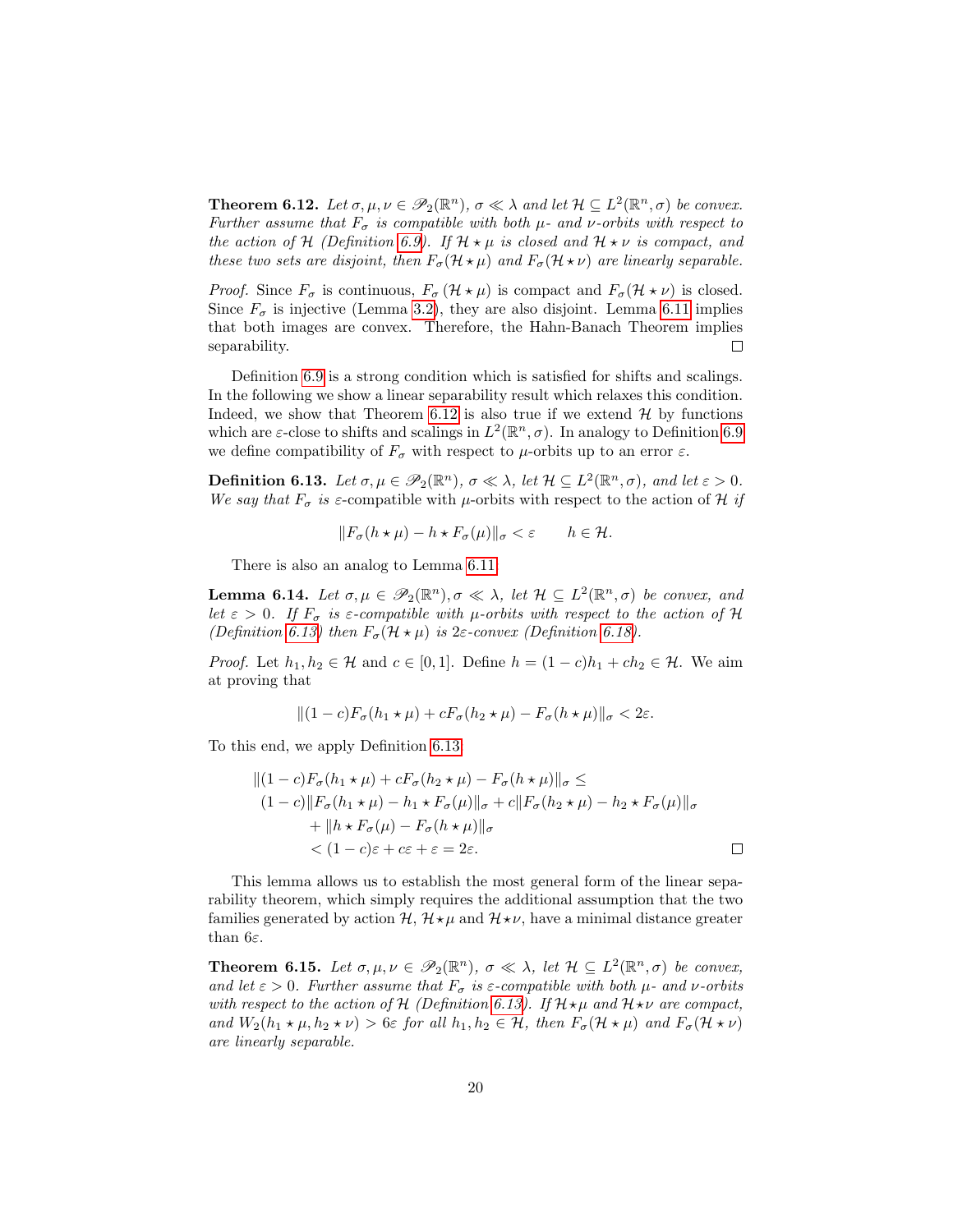*Proof.* Since  $F_{\sigma}$  is continuous, both  $A = F_{\sigma}(\mathcal{H} \star \mu)$  and  $B = F_{\sigma}(\mathcal{H} \star \nu)$  are compact. Now consider the closed convex hull of these sets, i.e. consider  $conv(A)$ and conv $(B)$ . The closed convex hull of compact sets is compact again in a completely metrizable locally convex space [\[2,](#page-25-12) Theorem 5.35]. Thus, in order to apply the Hahn-Banach theorem to  $conv(A)$  and  $conv(B)$ , we only need to show that these sets are disjoint.

Lemma [6.16](#page-21-1) implies

$$
6\varepsilon < W_2(h_1 \star \mu, h_2 \star \nu) \leq \|F_\sigma(h_1 \star \mu) - F_\sigma(h_2 \star \nu)\|_\sigma,
$$

for  $h_1, h_2 \in \mathcal{H}$ . Therefore  $d(A, B) > 6\varepsilon$ , where d denotes the distance between sets.

Since  $F_{\sigma}$  is  $\varepsilon$ -compatible with respect to both  $\mu$ - and  $\nu$ -orbits, Lemma [6.14](#page-19-2) implies that both A and B are  $2\varepsilon$ -convex (Definition [6.18\)](#page-24-0). This means that  $d(\text{conv}(A), A) < 2\varepsilon$  and  $d(\text{conv}(B), B) < 2\varepsilon$ .

Lemma [6.19](#page-24-1) now implies that  $d(\text{conv}(A), \text{conv}(B)) > \varepsilon$ . Therefore the closure of these sets has positive distance,  $d(\text{conv}(A), \text{conv}(B)) > 0$ , which implies that  $\text{conv}(A) \cap \text{conv}(B) = \emptyset$ .  $\Box$ 

#### <span id="page-20-0"></span>6.3 Proofs of Section [3](#page-4-3)

Proof of Lemma [3.2.](#page-5-1) To prove part 1 of the lemma, we show continuity and injectivity of  $F_{\sigma}$ .

The stability of transport maps as described in [\[31,](#page-27-2) Corollary 5.23] implies that  $F_{\sigma}$  is continuous.

If  $F_{\sigma}(\nu_1) = F_{\sigma}(\nu_2)$ , then  $T_{\sigma}^{\nu_1} = T_{\sigma}^{\nu_2}$ . In particular this implies

$$
\nu_1=T_\sigma^{\nu_1}{}_\sharp \sigma=T_\sigma^{\nu_2}{}_\sharp \sigma=\nu_2.
$$

This implies injectivity of  $F_{\sigma}$ .

To prove part 2 of the lemma, let  $c \in [0,1]$  and let  $\nu_1, \nu_2 \in \mathscr{P}_2(\mathbb{R}^n)$ . We define

$$
T(x) := (1 - c) F_{\sigma}(\nu_1)(x) + c F_{\sigma}(\nu_2)(x), \quad x \in \mathbb{R}^n.
$$

We need to show that there exists  $\nu_3 \in \mathscr{P}_2(\mathbb{R}^n)$  such that  $T = F_{\sigma}(\nu_3)$ . To this end, we define  $\nu_3 := T_{\sharp} \sigma$ . By definition, T pushes  $\sigma$  to  $\nu_3$ . We now show that T can be written as the gradient of a convex function.

By Theorem [2.1](#page-4-2) there exist convex functions  $\varphi_1, \varphi_2$  such that  $T^{\nu_1}_{\sigma}$  and  $T^{\nu_2}_{\sigma}$ can be written uniquely as  $T^{\nu_j}_{\sigma}(x) = \nabla \varphi_j(x), j = 1, 2, x \in \mathbb{R}^n$ . This implies that  $T(x) = \nabla \varphi_3(x)$ , with the convex function

$$
\varphi_3(x) = (1 - c)\varphi_1(x) + c\varphi_2(x), \quad x \in \mathbb{R}^n.
$$

Theorem [2.1](#page-4-2) thus implies that  $T = T_{\sigma}^{\nu_3}$ , which proves  $T = F_{\sigma}(\nu_3)$ .  $\Box$ 

*Proof of Lemma [3.4.](#page-6-1)* On  $\mathbb R$  recall that

$$
T^{\nu}_{\sigma} = G_{\nu}^{-1} \circ G_{\sigma},\tag{17}
$$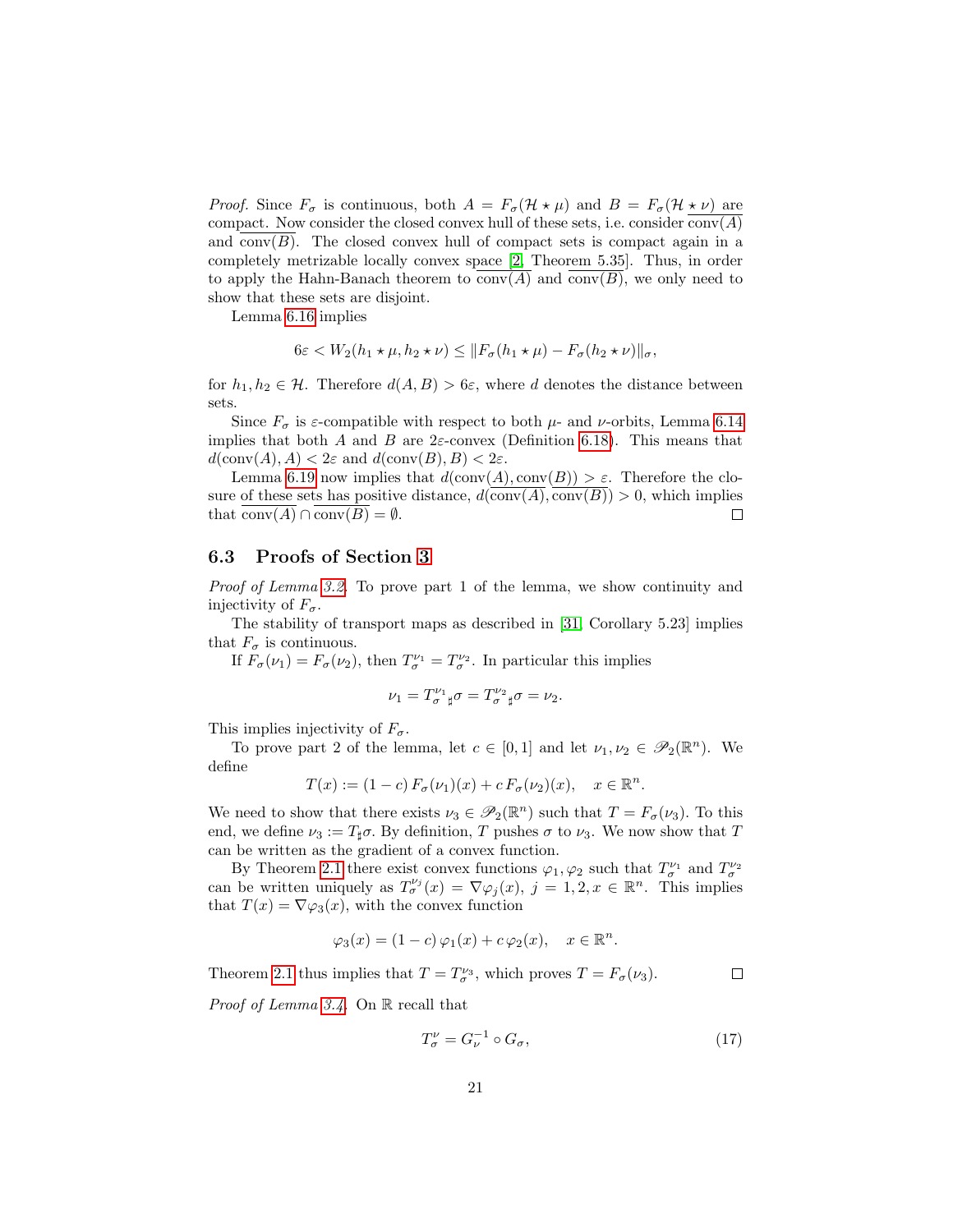where  $G_{\sigma}$  denotes the cdf of  $\sigma$  defined by  $G_{\sigma}(x) = \sigma((-\infty, x])$ . Now if h is monotonically increasing, we have  $G_{h_{\sharp}\mu} = G_{\mu} \circ h^{-1}$ , which implies compatibility.

Let  $n \geq 1$  and  $h \in \mathcal{E}$ . We first consider the case  $h = S_a$  for some  $a \in \mathbb{R}^n$ . By Theorem [2.1,](#page-4-2) both  $T_{\sigma}^{\nu}$  and  $T_{\sigma}^{S_{a\sharp}\nu}$  exist. We now prove  $T_{\sigma}^{S_{a\sharp}\nu} = S_a \circ T_{\sigma}^{\nu}$ , which shows the result for  $h = S_a$ .

Again, by Theorem [2.1,](#page-4-2) there exists a unique convex function  $\varphi$  such that  $T^{\nu}_{\sigma} = \nabla \varphi$ . Then

$$
(S_a \circ T_{\sigma}^{\nu})(x) = \nabla \varphi(x) + a = \nabla (\varphi(x) + \langle a, x \rangle) = \nabla \psi(x),
$$

where  $\psi$  is also convex.

Due to the general property

<span id="page-21-2"></span>
$$
(\tilde{T} \circ T)_{\sharp} \sigma = \tilde{T}_{\sharp} (T_{\sharp} \sigma) \tag{18}
$$

for maps  $T, \tilde{T}$ , we have that  $S_a \circ T^{\nu}_{\sigma}$  pushes  $\sigma$  to  $S_{a\sharp}\nu$ . Therefore Theorem [2.1](#page-4-2) implies that  $S_a \circ T^{\nu}_{\sigma} = T^{S_{a\sharp} \nu}_{\sigma}$ .

We now consider the case  $h = R_c$  for some  $c \in \mathbb{R}$ . By Theorem [2.1,](#page-4-2) both  $T^{\nu}_{\sigma}$ and  $T_{\sigma}^{R_{c\mu\nu}}$  exist. We now prove that  $T_{\sigma}^{R_{c\mu\nu}} = R_c \circ T_{\sigma}^{\nu}$ , which implies the result for  $h = R_c$ .

Again, by Theorem [2.1,](#page-4-2) there exists a unique convex function  $\varphi$  such that  $T^{\nu}_{\sigma} = \nabla \varphi$ . Then

$$
(R_c \circ T_\sigma^\nu)(x) = c \nabla \varphi(x) = \nabla c \varphi(x) = \nabla \psi(x),
$$

where  $\psi$  is also convex. Furthermore, by eq. [\(18\)](#page-21-2),  $R_c \circ T^{\nu}_{\sigma}$  pushes  $\sigma$  to  $R_{c\sharp}\nu$ . Therefore Theorem [2.1](#page-4-2) implies  $T_{\sigma}^{R_{c\sharp}\nu} = R_c \circ T_{\sigma}^{\nu}$ .  $\Box$ 

#### <span id="page-21-0"></span>6.4 Proofs of Section [4](#page-6-0)

We first establish an approximation result:

<span id="page-21-1"></span>**Lemma 6.16.** Let  $\sigma, \mu, \nu \in \mathscr{P}_2(\mathbb{R}^n)$ ,  $\sigma, \mu \ll \lambda$ , then we have

$$
W_2(\mu,\nu) \leq \|F_{\sigma}(\mu) - F_{\sigma}(\nu)\|_{\sigma} \leq W_2(\mu,\nu) + \|T_{\mu}^{\nu} - T_{\sigma}^{\nu} \circ T_{\mu}^{\sigma}\|_{\mu}.
$$

We also have an upper bound by the triangle inequality

$$
||F_{\sigma}(\mu) - F_{\sigma}(\nu)||_{\sigma} \le W_2(\mu, \sigma) + W_2(\sigma, \nu).
$$

Proof. By the change-of-variables formula we have

$$
||F_{\sigma}(\mu) - F_{\sigma}(\nu)||_{\sigma} = ||T^{\mu}_{\sigma} - T^{\nu}_{\sigma}||_{\sigma} = ||\operatorname{Id} - T^{\nu}_{\sigma} \circ T^{\sigma}_{\mu}||_{\mu}
$$
(19)

Since  $T^{\nu}_{\sigma} \circ T^{\sigma}_{\mu}$  pushes  $\mu$  to  $\nu$ ,  $W_2(\mu, \nu) \leq ||F_{\sigma}(\mu) - F_{\sigma}(\nu)||_{\sigma}$  follows. For the first upper bound on  $||F_{\sigma}(\mu) - F_{\sigma}(\nu)||_{\sigma}$  note the following

$$
\|\operatorname{Id}-T_{\sigma}^{\nu}\circ T_{\mu}^{\sigma}\|_{\mu}\leq \|\operatorname{Id}-T_{\mu}^{\nu}\|_{\mu}+\|T_{\mu}^{\nu}-T_{\sigma}^{\nu}\circ T_{\mu}^{\sigma}\|_{\mu}\leq W_2(\mu,\nu)+\|T_{\mu}^{\nu}-T_{\sigma}^{\nu}\circ T_{\mu}^{\sigma}\|_{\mu}.
$$

The second upper bound by  $W_2(\mu, \sigma) + W_2(\sigma, \nu)$  follows from the triangle inequality.  $\Box$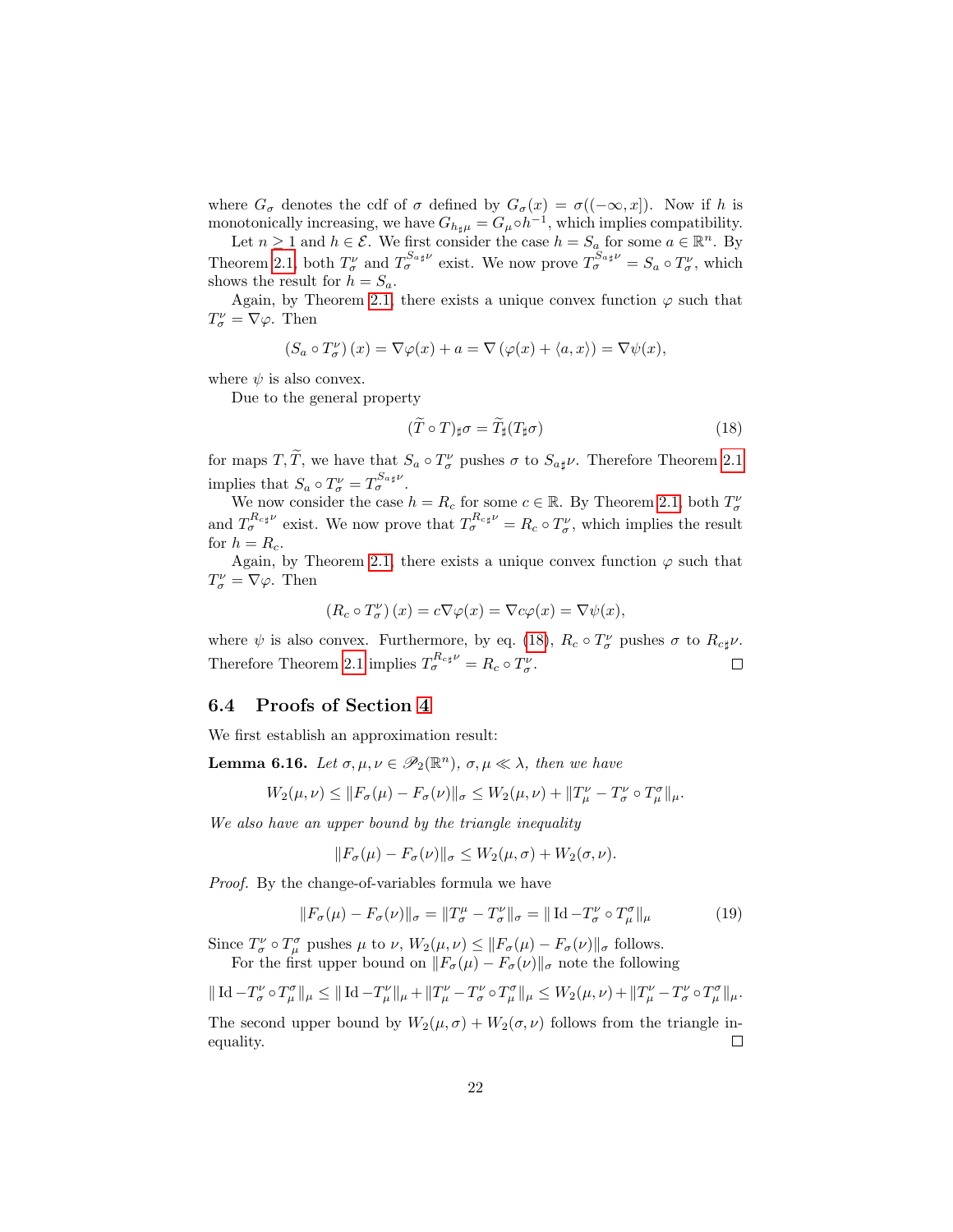Lemma [6.16](#page-21-1) shows that the error occurring in the LOT approximation of the Wasserstein distance is determined by the  $L^2$ -error between the map  $T^{\mu}_{\sigma} \circ T^{\sigma}_{\mu}$  and the correct transport map  $T^{\nu}_{\mu}$ . This means that the LOT embedding replaces the transport  $T^{\nu}_{\mu}$  by  $T^{\mu}_{\sigma} \circ T^{\sigma}_{\mu}$  and computes the Wasserstein distance from this map.

Lemma [6.16](#page-21-1) shows that in case the relation

<span id="page-22-1"></span>
$$
T^{\nu}_{\mu} = T^{\nu}_{\sigma} \circ T^{\sigma}_{\mu} \tag{20}
$$

is satisfied, the LOT embedding is an isometry. Also, if eq. [\(20\)](#page-22-1) is satisfied up to an error  $\varepsilon > 0$ , then  $\varepsilon$  is also the maximal error between the LOT embedding and the correct Wasserstein distance.

<span id="page-22-0"></span>**Lemma 6.17.** Fix  $\sigma, \mu \in \mathscr{P}_2(\mathbb{R}^n)$ ,  $\sigma \ll \lambda$ . If  $F_{\sigma}$  is compatible with  $\mu$ pushforwards of a set of functions  $\mathcal{H} \subseteq L^2(\mathbb{R}^n, \mu)$  (see eq. [\(8\)](#page-5-0)) then for  $h_1, h_2 \in$ H we have

$$
T^{h_{2\,\sharp}\mu}_{h_{1\,\sharp}\mu}=T^{h_{2\,\sharp}\mu}_{\sigma}\circ T^{\sigma}_{h_{2\,\sharp}\mu}.
$$

*Proof.* Denote by  $\nu_1 = h_{1\sharp}\mu$ ,  $\nu_2 = h_{2\sharp}\mu$ . Compatibility (eq. [\(8\)](#page-5-0)) implies

<span id="page-22-3"></span>
$$
T^{\nu_j}_{\sigma} = h_j \circ T^{\mu}_{\sigma}, \quad j = 1, 2. \tag{21}
$$

This implies

$$
T_{\sigma}^{\nu_2} \circ T_{\nu_1}^{\sigma} = h_2 \circ T_{\sigma}^{\mu} \circ (h_1 \circ T_{\sigma}^{\mu})^{-1} = h_2 \circ h_1^{-1}.
$$

Again by eq. [\(8\)](#page-5-0), we obtain

$$
T_{\nu_1}^{\nu_2} = h_2 \circ T_{\nu_1}^{\mu} = h_2 \circ (T_{\mu}^{\nu_1})^{-1} = h_2 \circ (h_1 \circ T_{\mu}^{\mu})^{-1} = h_2 \circ h_1^{-1}.
$$

*Proof of Theorem [4.1.](#page-7-0)* Since  $g_1, g_2 \in \mathcal{G}_{\mu,R,\varepsilon}$  there exist  $h_1, h_2 \in \mathcal{E}_{\mu,R}$  such that  $||g_1 - h_1||_{\mu} < \varepsilon$  and  $||g_2 - h_2||_{\mu} < \varepsilon$ . The triangle inequality implies

$$
||F_{\sigma}(g_{1\sharp}\mu) - F_{\sigma}(g_{2\sharp}\mu)||_{\sigma} \le ||F_{\sigma}(g_{1\sharp}\mu) - F_{\sigma}(h_{1\sharp}\mu)||_{\sigma} + ||F_{\sigma}(h_{1\sharp}\mu) - F_{\sigma}(h_{2\sharp}\mu)||_{\sigma} + ||F_{\sigma}(h_{2\sharp}\mu) - F_{\sigma}(g_{2\sharp}\mu)||_{\sigma}
$$
\n(22)

Corollary [4.2,](#page-8-1) eq. [\(15\)](#page-17-1) and the triangle inequality imply

$$
||F_{\sigma}(h_{1\sharp}\mu) - F_{\sigma}(h_{2\sharp}\mu)||_{\sigma} = W_2(h_{1\sharp}\mu, h_{2\sharp}\mu)
$$
  
\n
$$
\leq W_2(h_{1\sharp}\mu, g_{1\sharp}\mu) + W_2(g_{1\sharp}\mu, g_{2\sharp}\mu) + W_2(g_{2\sharp}\mu, h_{2\sharp}\mu)
$$
  
\n
$$
\leq ||h_1 - g_1||_{\mu} + W_2(g_{1\sharp}\mu, g_{2\sharp}\mu) + ||g_2 - h_2||_{\mu}
$$
  
\n
$$
\leq 2\varepsilon + W_2(g_{1\sharp}\mu, g_{2\sharp}\mu).
$$
\n(23)

Now we distinguish the two cases of the theorem

1. For this part, we use the following Hölder- $\frac{2}{15}$  regularity result by [\[21\]](#page-26-4):

<span id="page-22-4"></span><span id="page-22-2"></span>
$$
||F_{\sigma}(\nu_1) - F_{\sigma}(\nu_2)||_{\sigma} \leq C W_2(\nu_1, \nu_2)^{2/15}, \tag{24}
$$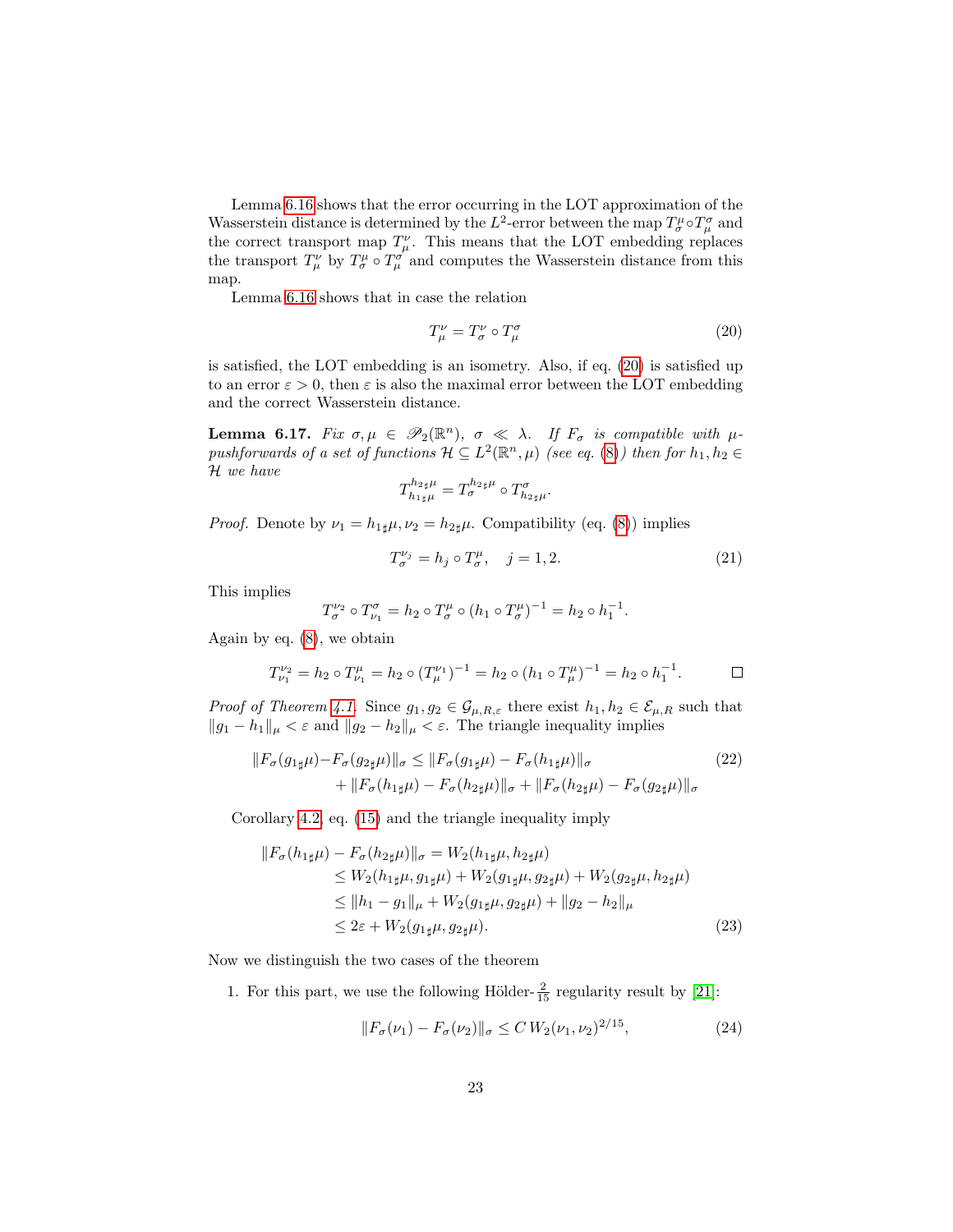for  $\nu_1, \nu_2 \in \mathscr{P}_2(\mathbb{R}^n)$ . For  $i = 1, 2$  we get

$$
||F_{\sigma}(g_{i\sharp}\mu)-F_{\sigma}(h_{i\sharp}\mu)||_{\sigma} \leq C W_2(g_{i\sharp}\mu,h_{i\sharp}\mu)^{2/15} \leq C ||g_i-h_i||_{\mu}^{2/15} < C \varepsilon^{2/15}.
$$

This, together with [\(22\)](#page-22-3) and [\(23\)](#page-22-4) gives the overall bound

$$
0 \leq \|F_{\sigma}(g_{1\sharp}\mu) - F_{\sigma}(g_{2\sharp}\mu)\|_{\sigma} - W_2(g_{1\sharp}\mu, g_{2\sharp}\mu) \leq 2C \,\varepsilon^{2/15} + 2\varepsilon.
$$

2. With regularity assumptions on  $\sigma, \mu$ , Corollary [6.7](#page-17-0) implies that there exist constants  $C_{\sigma,\mu,R}, \overline{C}_{\sigma,\mu,R}$  such that

$$
||F_{\sigma}(g_{i\sharp}\mu) - F_{\sigma}(h_{i\sharp}\mu)||_{\sigma} \leq C_{\sigma,\mu,R} ||g_i - h_i||_{\mu} + \overline{C}_{\sigma,\mu,R} ||g_i - h_i||_{\mu}^{1/2} \quad (25)
$$
  

$$
\leq C_{\sigma,\mu,R} \varepsilon + \overline{C}_{\sigma,\mu,R} \varepsilon^{1/2},
$$

for  $i = 1, 2$ . Note that the same constants can be used for  $i = 1$  and  $i = 2$ since R bounds both  $h_1$  and  $h_2$ . This, together with [\(22\)](#page-22-3) and [\(23\)](#page-22-4) gives the overall bound

$$
0 \leq ||F_{\sigma}(g_{1\sharp}\mu) - F_{\sigma}(g_{2\sharp}\mu)||_{\sigma} - W_2(g_{1\sharp}\mu, g_{2\sharp}\mu)
$$
  

$$
\leq 2(C_{\sigma,\mu,R} + 1) \varepsilon + 2\overline{C}_{\sigma,\mu,R} \varepsilon^{1/2},
$$

which concludes the proof.

Proof of Corollaries [4.6](#page-9-0) and [4.7.](#page-10-1) By Remark [6.10,](#page-18-5) the compatibility condition [\(16\)](#page-18-2) is satisfied. Thus we can apply Theorem [6.12.](#page-18-1)  $\Box$ 

*Proof of Theorem [4.4.](#page-8-0)* We show that  $F_{\sigma}$  is  $\delta$ -compatible with both  $\mu$ - and  $\nu$ orbits with respect to the action of  $G$ . Then the result follows from Theo-rem [6.15.](#page-19-0) We note that the  $\delta$  will be as in Remark [4.5.](#page-9-1)

Let  $g \in \mathcal{G}$  and  $h \in \mathcal{E}_{\lambda,R}$  such that  $||g-h|| \leq \varepsilon$ . Since  $h \in \mathcal{E}_{\lambda,R}$  it is compatible with  $\mu$ -orbits. First note that

$$
||F_{\sigma}(g \star \mu) - g \star F_{\sigma}(\mu)||_{\sigma} \le ||F_{\sigma}(g \star \mu) - F_{\sigma}(h \star \mu)||_{\sigma} + ||h \star F_{\sigma}(\mu) - g \star F_{\sigma}(\mu)||_{\sigma}.
$$

We further note that

$$
||h * F_{\sigma}(\mu) - g * F_{\sigma}(\mu)||_{\sigma} = ||h \circ T_{\sigma}^{\mu} - g \circ T_{\sigma}^{\mu}||_{\sigma} = ||h - g||_{\mu} \leq ||f_{\mu}||_{\infty}^{1/2} \varepsilon
$$

To bound  $||F_{\sigma}(g*\mu)-F_{\sigma}(h*\mu)||_{\sigma}$ , we distinguish the two cases as in the theorem:

1. We use the Hölder bound  $(24)$  and  $(15)$ :

$$
||F_{\sigma}(g \star \mu) - F_{\sigma}(h \star \mu)||_{\sigma} \le CW_2(g \star \mu, h \star \mu)^{2/15} \le C ||g - h||_{\mu}^{2/15}
$$
  

$$
\le C \left( ||f_{\mu}||_{\infty}^{1/2} \varepsilon \right)^{2/15}.
$$

Therefore, overall,  $F_{\sigma}$  is  $\delta$ -compatible with  $\delta = ||f_{\mu}||_{\infty}^{1/2} \varepsilon + C \left(||f_{\mu}||_{\infty}^{1/2} \varepsilon\right)^{2/15}$ .

 $\Box$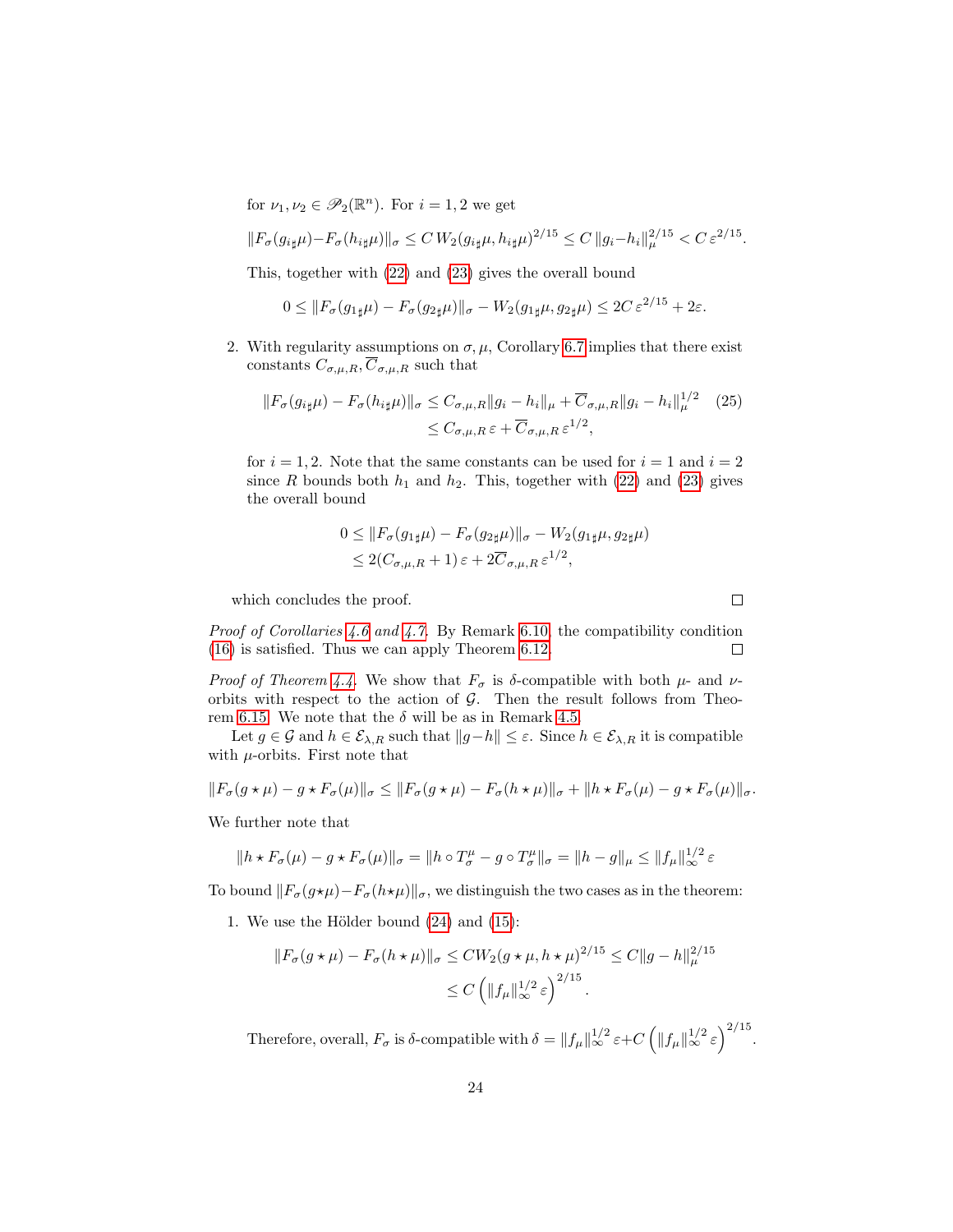2. Corollary [6.7](#page-17-0) implies

$$
\|F_{\sigma}(g_{\sharp}\mu) - F_{\sigma}(h_{\sharp}\mu)\|_{\sigma}
$$
\n
$$
\leq \left(\sqrt{\frac{4R}{K_{\mu}^{\sigma}}} + 1\right) \|g - h\|_{\mu} + \sqrt{4R \frac{W_{2}(\sigma,\mu) + R + ||\operatorname{Id}||_{\mu}}{K_{\mu}^{\sigma}} \|g - h\|_{\mu}^{1/2}}
$$
\n
$$
\leq \left(\sqrt{\frac{4R}{K_{\mu}^{\sigma}}} + 1\right) \left(\|f_{\mu}\|_{\infty}^{1/2} \varepsilon\right) + \sqrt{4R \frac{W_{2}(\sigma,\mu) + R + ||\operatorname{Id}||_{\mu}}{K_{\mu}^{\sigma}} \left(\|f_{\mu}\|_{\infty}^{1/2} \varepsilon\right)^{1/2}}
$$

Therefore, overall,  $F_{\sigma}$  is  $\delta$ -compatible with

$$
\delta = \left(\sqrt{\frac{4R}{K_\mu^{\sigma}}}+2\right)\left(\|f_\mu\|_\infty^{1/2}\varepsilon\right) + \sqrt{4R\,\frac{W_2(\sigma,\mu)+R+\|\operatorname{Id}\|_\mu}{K_\mu^{\sigma}}}\left(\|f_\mu\|_\infty^{1/2}\varepsilon\right)^{1/2}.
$$

Similarly, it can be shown that  $F_{\sigma}$  is  $\delta$ -compatible with *v*-orbits (now  $\delta$  depending on  $\nu$ ). Thus by taking the maximum between those  $\delta$  values and multiplying by 6 (distance conditions in Theorem [6.15\)](#page-19-0), all the assumptions of Theorem [6.15](#page-19-0) are satisfied and linear separability follows.  $\Box$ 

#### 6.5 A useful result in normed spaces

In this section we derive a result on almost convex sets for general normed spaces. It states that if two almost convex sets are separated by a positive value, then their convex hull can also be separated.

This result is needed for the almost linear separability proof for perturbed shifts and scalings (Theorems [4.4](#page-8-0) and [6.15\)](#page-19-0).

<span id="page-24-0"></span>**Definition 6.18.** Let  $(X, \|\cdot\|)$  be a normed space and let  $\varepsilon > 0$ . X is called  $\varepsilon$ -convex if for every  $x_1, x_2 \in X$  and  $c \in [0,1]$  there exists  $x \in X$  such that

$$
||(1-c)x_1+cx_2-x|| < \varepsilon.
$$

This definition states that for an  $\varepsilon$ -convex set X,  $d(\text{conv}(X), X) < \varepsilon$ , where conv(X) denotes the convex hull of X and d is the distance between sets.

<span id="page-24-1"></span>**Lemma 6.19.** Let  $(X, \|\cdot\|)$  be a normed space and let  $\varepsilon > 0$ . Consider two  $\varepsilon$ -convex sets  $A, B \subset X$ . If  $d(A, B) > 3\varepsilon$ , then  $d(\text{conv}(A), \text{conv}(B)) > \varepsilon$ .

*Proof.* Let  $a \in A$  and  $c_b \in \text{conv}(B)$ . Let  $b \in B$  such that  $||c_b - b|| < \varepsilon$  Then

$$
||a - c_b|| \ge ||a - b|| - ||b - c_b|| > 3\varepsilon - \varepsilon = 2\varepsilon.
$$

Therefore  $d(A, \text{conv}(B)) > 2\varepsilon$ . Similarly one can prove that  $d(B, \text{conv}(A)) > 2\varepsilon$ .

Now let  $c_a \in \text{conv}(A)$  and  $c_b \in \text{conv}(B)$  and choose  $b \in B$  such that  $||c_b-b|| <$ ε. Then we have

$$
||c_a - c_b|| \ge ||c_a - b|| - ||b - c_b|| > 2\varepsilon - \varepsilon = \varepsilon,
$$

which implies that  $d(\text{conv}(A), \text{conv}(B)) > \varepsilon$ .

 $\Box$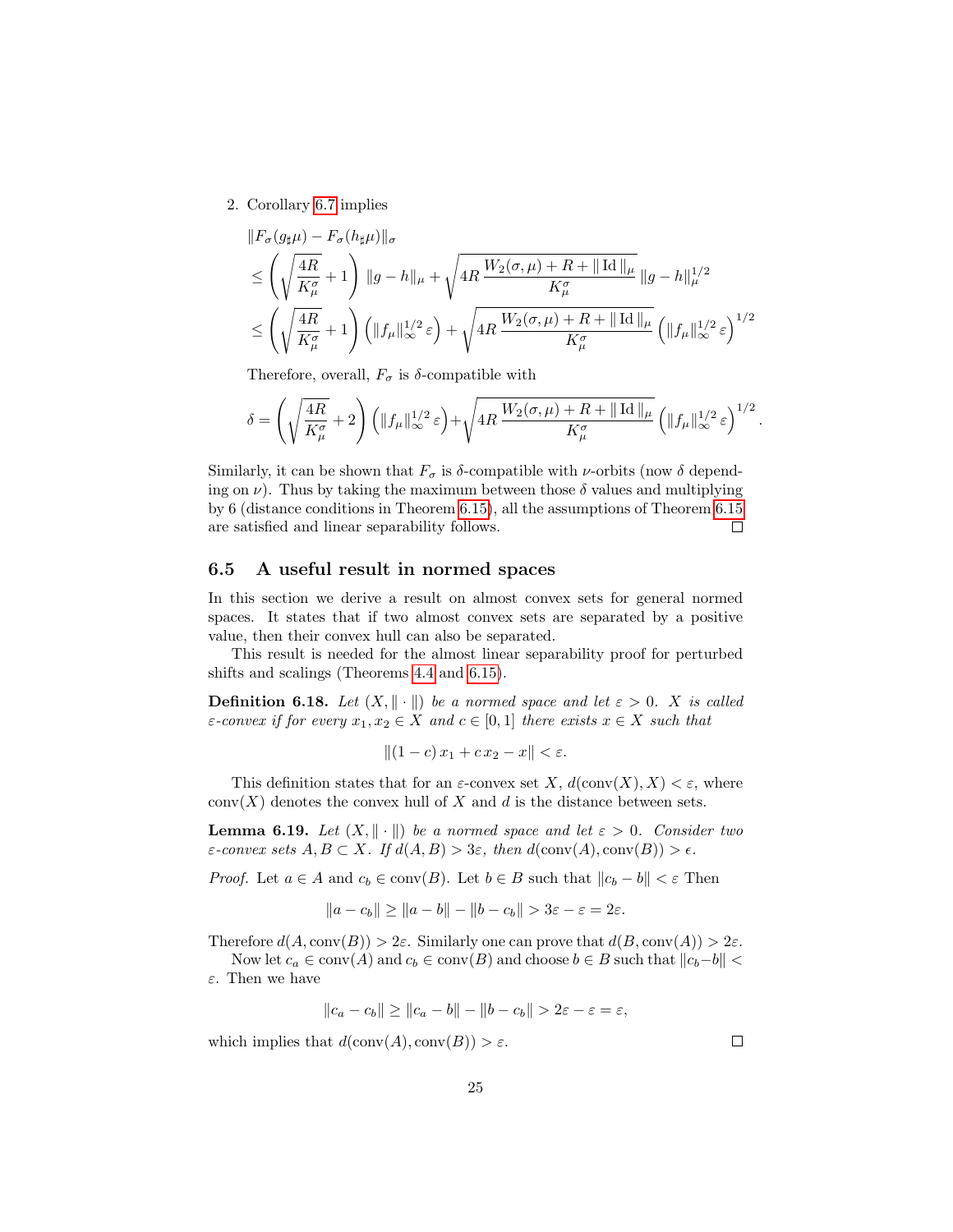### References

- <span id="page-25-8"></span>[1] A. ALDROUBI, S. LI, AND G. K. ROHDE, *Partitioning signal classes using* transport transforms for data analysis and machine learning. [https://](https://arxiv.org/abs/2008.03452) [arxiv.org/abs/2008.03452](https://arxiv.org/abs/2008.03452), 2020.
- <span id="page-25-12"></span>[2] C. D. Aliprantis and K. C. Border, Infinite Dimensional Analysis: A Hitchhiker's Guide, Springer, Berlin; London, 2006.
- <span id="page-25-6"></span>[3] L. AMBROSIO AND N. GIGLI, A User's Guide to Optimal Transport, Springer Berlin Heidelberg, Berlin, Heidelberg, 2013, pp. 1–155.
- <span id="page-25-3"></span>[4] M. ARJOVSKY, S. CHINTALA, AND L. BOTTOU, *Wasserstein generative* adversarial networks, in Proceedings of Machine Learning Research, D. Precup and Y. W. Teh, eds., vol. 70, PMLR, 2017, pp. 214–223.
- <span id="page-25-7"></span>[5] R. BERMAN, Convergence rates for discretized monge–ampère equations and quantitative stability of optimal transport, Found Comput Math, (2020).
- <span id="page-25-5"></span>[6] Y. Brenier, Polar factorization and monotone rearrangement of vectorvalued functions, Comm. Pure Appl. Math., 44 (1991), pp. 375–417.
- <span id="page-25-1"></span>[7] R. V. Bruggner, B. Bodenmiller, D. L. Dill, R. J. Tibshirani, and G. P. Nolan, Automated identification of stratifying signatures in cellular subpopulations, Proceedings of the National Academy of Sciences, 111 (2014), pp. E2770–E2777.
- <span id="page-25-9"></span>[8] L. A. CAFFARELLI, Boundary regularity of maps with convex potentials, Communications on Pure and Applied Mathematics, 45 (1992), pp. 1141– 1151.
- <span id="page-25-10"></span> $[9]$   $\_\_\_\_\_\$ The regularity of mappings with a convex potential, Journal of the American Mathematical Society, 5 (1992), pp. 99–104.
- <span id="page-25-11"></span>[10]  $\_\_\_\_\_\$ n Boundary regularity of maps with convex potentials–II, Annals of Mathematics, 144 (1996), pp. 453–496.
- <span id="page-25-2"></span>[11] X. Cheng, A. Cloninger, and R. R. Coifman, Two-sample statistics based on anisotropic kernels, Information and Inference: A Journal of the IMA, (2017).
- <span id="page-25-0"></span>[12] A. Cloninger, B. Roy, C. Riley, and H. M. Krumholz, People mover's distance: Class level geometry using fast pairwise data adaptive transportation costs, Applied and Computational Harmonic Analysis, 47 (2019), pp. 248–257.
- <span id="page-25-4"></span>[13] M. CUTURI, Sinkhorn distances: Lightspeed computation of optimal transport, in Advances in neural information processing systems, 2013, pp. 2292– 2300.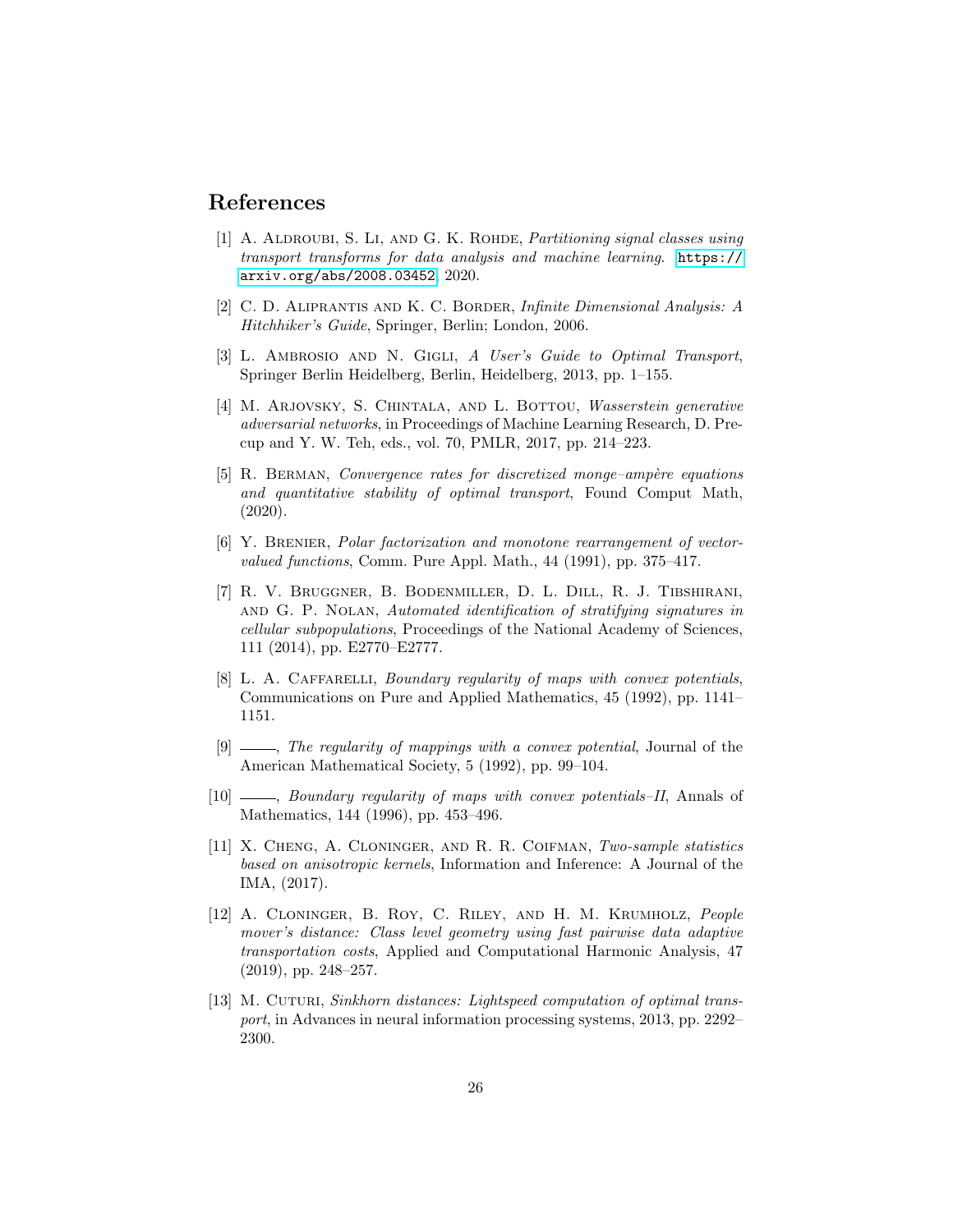- <span id="page-26-8"></span> $[14]$  N. GIGLI, On Hölder continuity-in-time of the optimal transport map towards measures along a curve, Proceedings of the Edinburgh Mathematical Society, 54 (2011), p. 401–409.
- <span id="page-26-11"></span>[15] I. GOODFELLOW, Y. BENGIO, A. COURVILLE, AND Y. BENGIO, Deep learning, The MIT Press, 2016.
- <span id="page-26-6"></span>[16] S. KOLOURI, S. R. PARK, AND G. K. ROHDE, *The radon cumulative dis*tribution transform and its application to image classification, IEEE Transactions on Image Processing, 25 (2016), pp. 920–934.
- <span id="page-26-10"></span>[17] Y. LECUN AND C. CORTES, The MNIST database of handwritten digits. <http://yann.lecun.com/exdb/mnist/>, 1998.
- <span id="page-26-3"></span>[18] W. Leeb and R. Coifman, Hoelder-lipschitz norms and their duals on spaces with semigroups, with applications to earth mover's distance, Journal of Fourier Analysis and Applications, 22 (2016), pp. 910–953.
- <span id="page-26-12"></span>[19] G. Marcus, Deep learning: A critical appraisal, arXiv preprint [arXiv:1801.00631,](http://arxiv.org/abs/1801.00631) (2018).
- <span id="page-26-7"></span>[20] R. J. McCann, Polar factorization of maps on Riemannian manifolds, Geometric & Functional Analysis GAFA, 11 (2001), pp. 589–608.
- <span id="page-26-4"></span>[21] Q. MÉRIGOT, A. DELALANDE, AND F. CHAZAL, Quantitative stability of optimal transport maps and linearization of the 2-Wasserstein space, in Proceedings of the Twenty Third International Conference on Artificial Intelligence and Statistics, S. Chiappa and R. Calandra, eds., vol. 108 of Proceedings of Machine Learning Research, PMLR, 26–28 Aug 2020, pp. 3186–3196.
- <span id="page-26-2"></span>[22] G. Mishne, R. Talmon, R. Meir, J. Schiller, M. Lavzin, U. Dubin, and R. R. Coifman, Hierarchical coupled-geometry analysis for neuronal structure and activity pattern discovery, IEEE Journal of Selected Topics in Signal Processing, 10 (2016), pp. 1238–1253.
- <span id="page-26-1"></span>[23] K. MUANDET, K. FUKUMIZU, B. SRIPERUMBUDUR, AND B. SCHÖLKOPF, Kernel Mean Embedding of Distributions: A Review and Beyond, Now Foundations and Trends, 2017.
- <span id="page-26-9"></span>[24] L. Narici and E. Beckenstein, Topological vector spaces, CRC Press, 2010.
- <span id="page-26-0"></span>[25] W. K. Newey and K. D. West, Hypothesis testing with efficient method of moments estimation, International Economic Review, (1987), pp. 777– 787.
- <span id="page-26-5"></span>[26] S. R. Park, S. Kolouri, S. Kundu, and G. K. Rohde, The cumulative distribution transform and linear pattern classification, Applied and Computational Harmonic Analysis, 45 (2018), pp. 616 – 641.